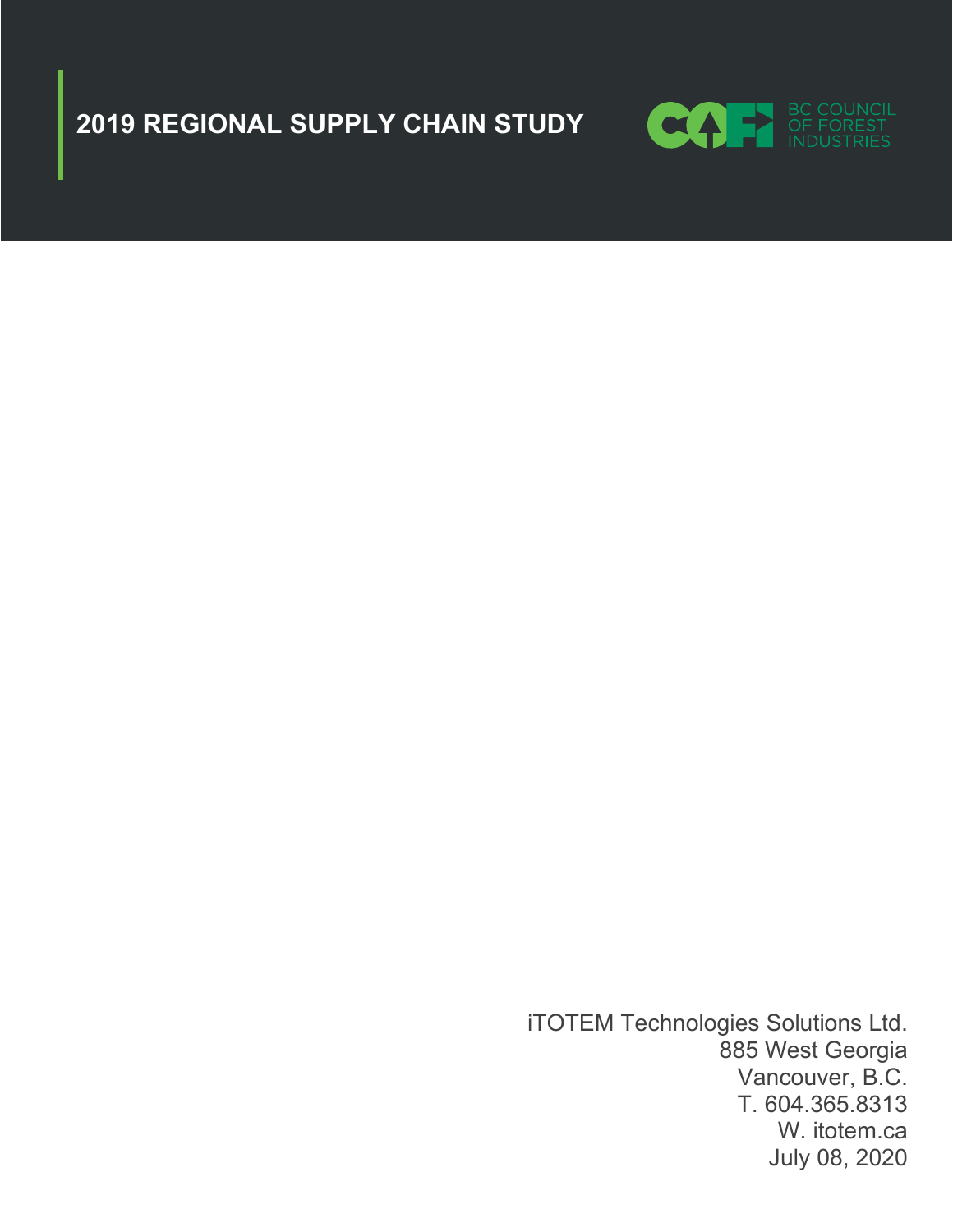# Table of Contents

| SECTION ONE: THE GEOGRAPHIC REACH OF B.C.'S FOREST INDUSTRY SUPPLY CHAIN 3  |
|-----------------------------------------------------------------------------|
|                                                                             |
|                                                                             |
| 1.3 THE FOREST SUPPLY CHAIN IS VIBRANT IN URBAN BRITISH COLUMBIA  9         |
|                                                                             |
|                                                                             |
|                                                                             |
| 3.1 INDIGENOUS NATIONS AND AFFILITIATED BUSINESSES SUPPORTING B.C.'S FOREST |
|                                                                             |
|                                                                             |
|                                                                             |
|                                                                             |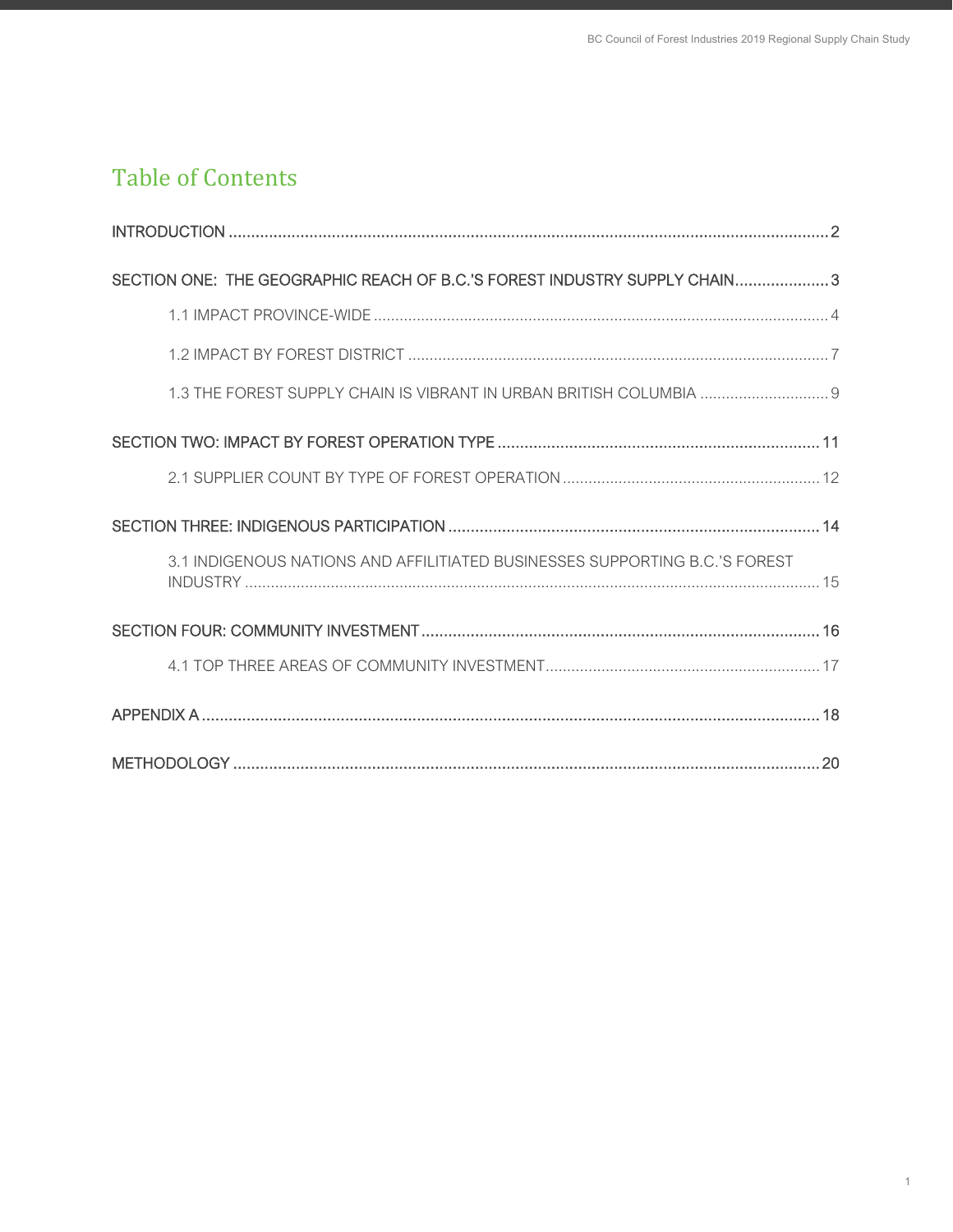# <span id="page-2-0"></span>**THE REAL** INTRODUCTION

The BC Council of Forest Industries (COFI) commissioned the Regional Supply Chain Study in early 2020. COFI represents the majority of lumber, pulp and paper, and manufactured wood producers from across the province.

The purpose of the study was to assess the overarching economic and social benefits flowing from the B.C. forest industry supply chain to communities throughout the province.

The study analyzed the 2019 supply chain spend and community investment reach of 19 COFI member companies in B.C. Study participants are noted below:

| <b>Regional Supply Chain Study Participants</b> |                                      |                      |  |
|-------------------------------------------------|--------------------------------------|----------------------|--|
| Forestry, Logging and Wood Manufacturing        |                                      |                      |  |
| A & A Trading Ltd.                              | <b>Brink Forest Products</b>         | Canfor               |  |
| Conifex Timber Inc.<br>Dunkley Lumber           |                                      | Gorman Bros. Lumber  |  |
| Hampton Lumber                                  | Interfor                             | Louisiana Pacific    |  |
| Mosaic Forest Management Corp.                  | <b>Sinclar Group Forest Products</b> | Teal-Jones           |  |
| Western Forest Products Inc.                    | West Fraser<br>(also Pulp & Paper)   | Weyerhaeuser         |  |
| Pulp & Paper                                    |                                      |                      |  |
| Canfor Pulp Products Inc.                       | Domtar                               | Mercer International |  |
| Paper Excellence Group                          | West Fraser                          |                      |  |

The study was conducted by iTOTEM Technologies Ltd. An Indigenous-affiliated business based in Vancouver, B.C., iTOTEM offers data modelling, research and economic analysis services. Using integrated data management methodologies, iTOTEM specializes in analyzing and visualizing the supply chain impacts of resource development and capital allocation.

Four themes were addressed in the study:

- 1) The geographic reach of B.C.'s forest industry supply chain
	- a. Province-wide
	- b. By forest district
	- c. By region, including Metro Vancouver Regional District
- 2) Supply chain impact by forest operation type
- 3) Indigenous supply chain and stewardship activities
- 4) Reach of community investments supported by the B.C. forest industry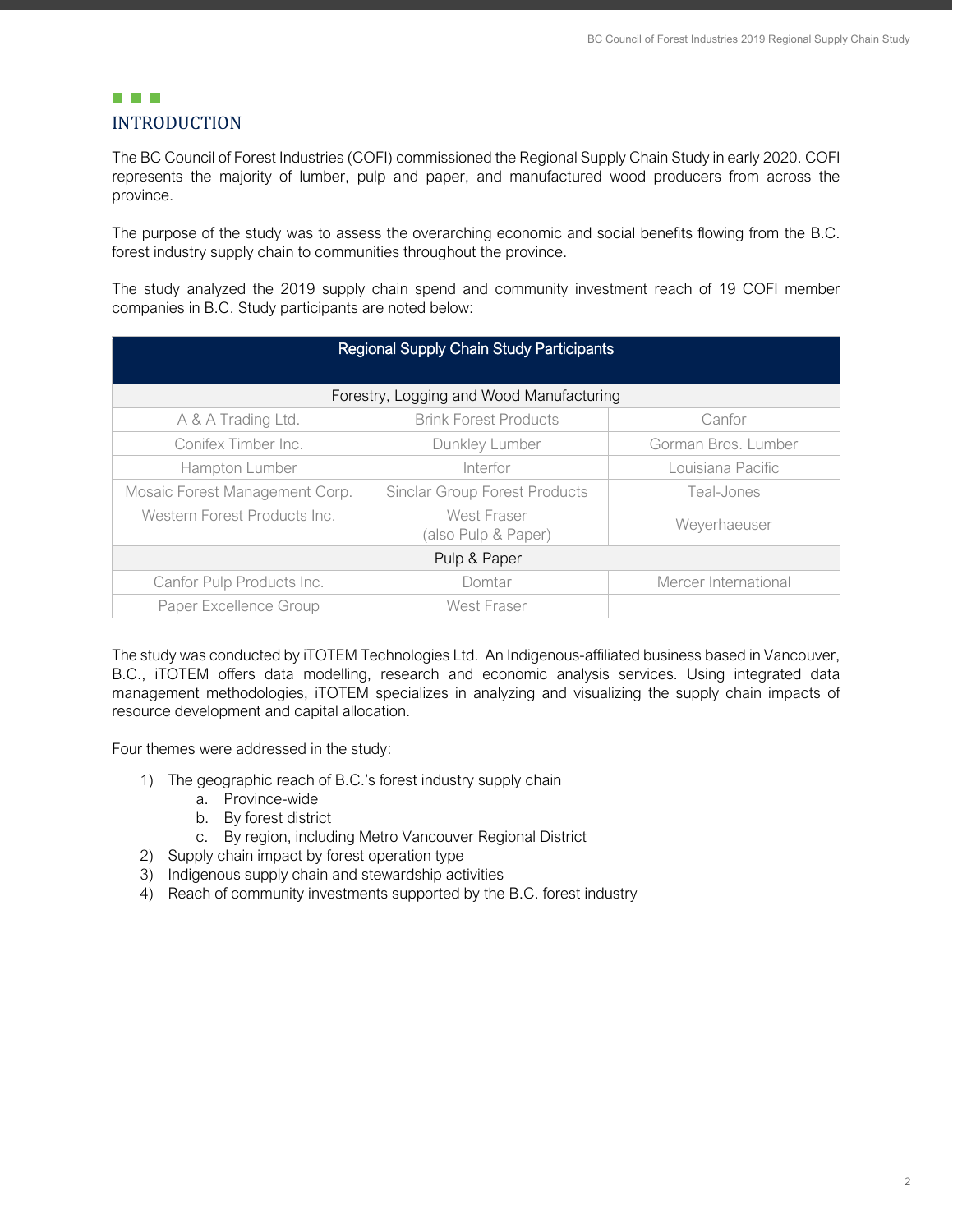# **SECTION ONE**

<span id="page-3-0"></span>THE GEOGRAPHIC REACH OF B.C.'S FOREST INDUSTRY SUPPLY CHAIN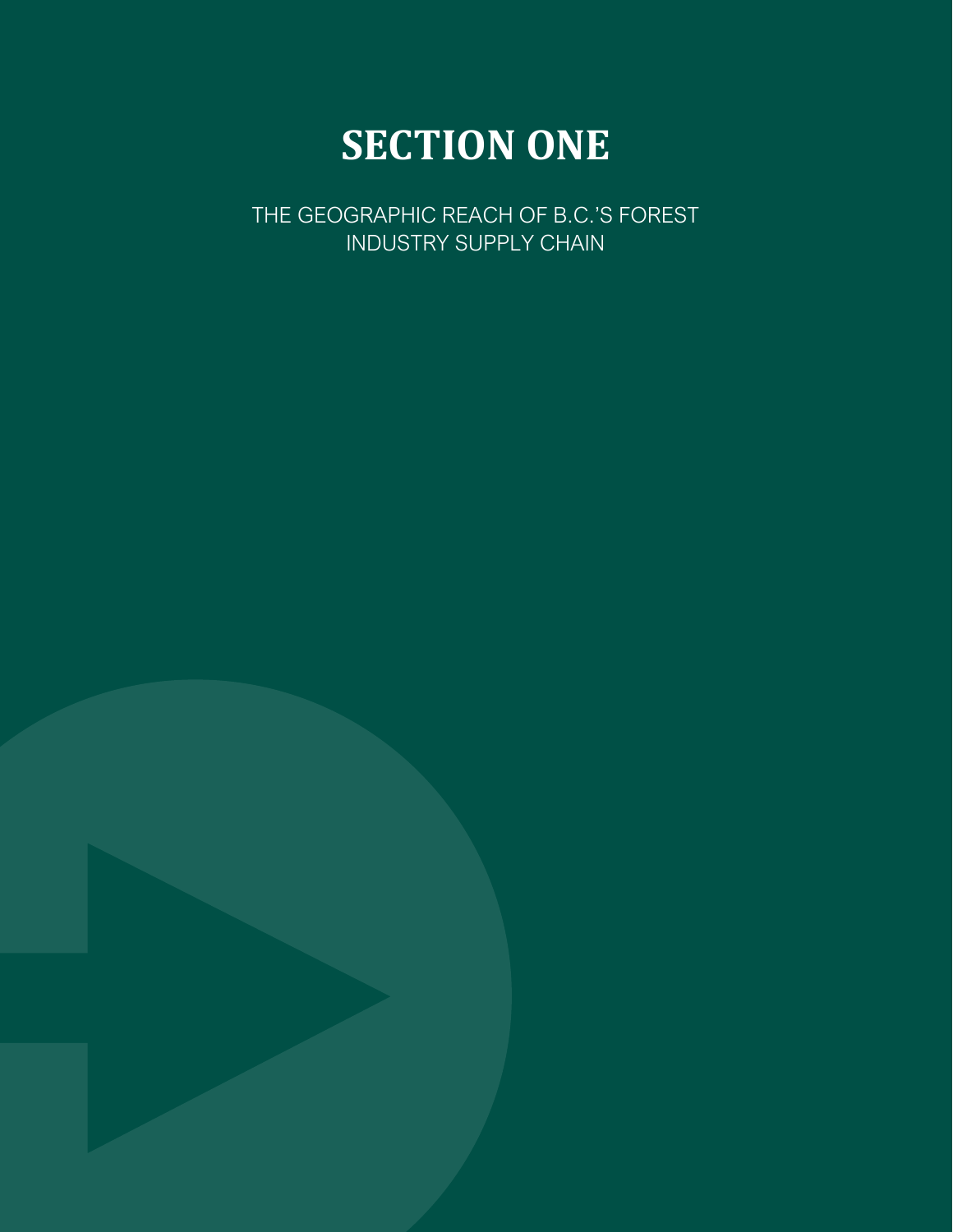# Section Description

The geographic reach of B.C.'s forest industry supply chain was evaluated:

- Province-wide
- By forest district
- By region, including Metro Vancouver Regional District

# <span id="page-4-0"></span>1.1 IMPACT PROVINCE-WIDE

THE B.C. FOREST INDUSTRY SUPPLY CHAIN REACHES EVERY CORNER OF B.C.

The 19 forest companies participating in the Regional Supply Chain Study reported procuring approximately \$7 billion of materials, goods and services from businesses located or affiliated with some 460 municipalities, unincorporated communities and Indigenous Nations in British Columbia.

| <b>BC Council of Forest Industries</b><br>Supply Chain 2019 Expenditures<br><b>Summary Results</b> | <b>Values</b> |
|----------------------------------------------------------------------------------------------------|---------------|
| B.C. Total Supply Chain Spend                                                                      | \$7B          |
| Maximum Number of Suppliers in B.C.                                                                | ~29.880       |
| Number of Community Investment Recipients                                                          | 810           |

This study illustrated the diversity of the supply chain both geographically, as well as by type of products and services.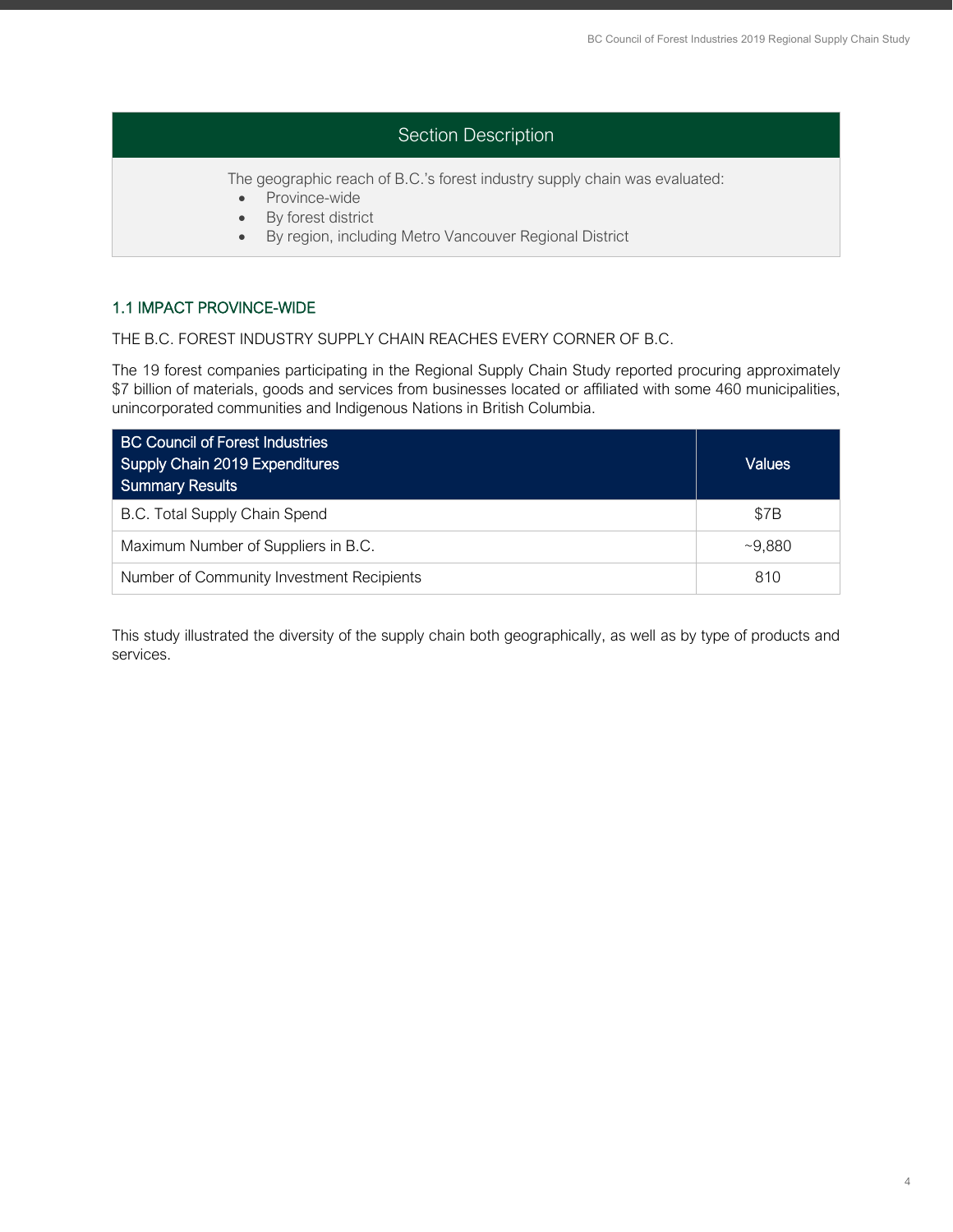# THE SUPPLY CHAIN IMPACT HAS A FOOTPRINT PROVINCE-WIDE

Today, thousands of British Columbians in communities across the province rely on the forest industry for their livelihoods through employment in silviculture, logging, mills, and operating facilities. In fact, the forest industry directly employs approximately 50,000 B.C. workers.<sup>[1](#page-5-0)</sup>

The industry also supports indirect jobs, with nearly 9,900 small, medium and Indigenous-affiliated suppliers providing goods and services to the industry.

The heat map below represents the number of suppliers active in the forest industry supply chain in the province in 2019, as reported in the Regional Supply Chain Study.



<span id="page-5-0"></span><sup>1</sup>Self-employed are excluded from these numbers. 2019 FII KEY FOREST SECTOR DATA AND STATS, Forestry Innovation Investment, May 2019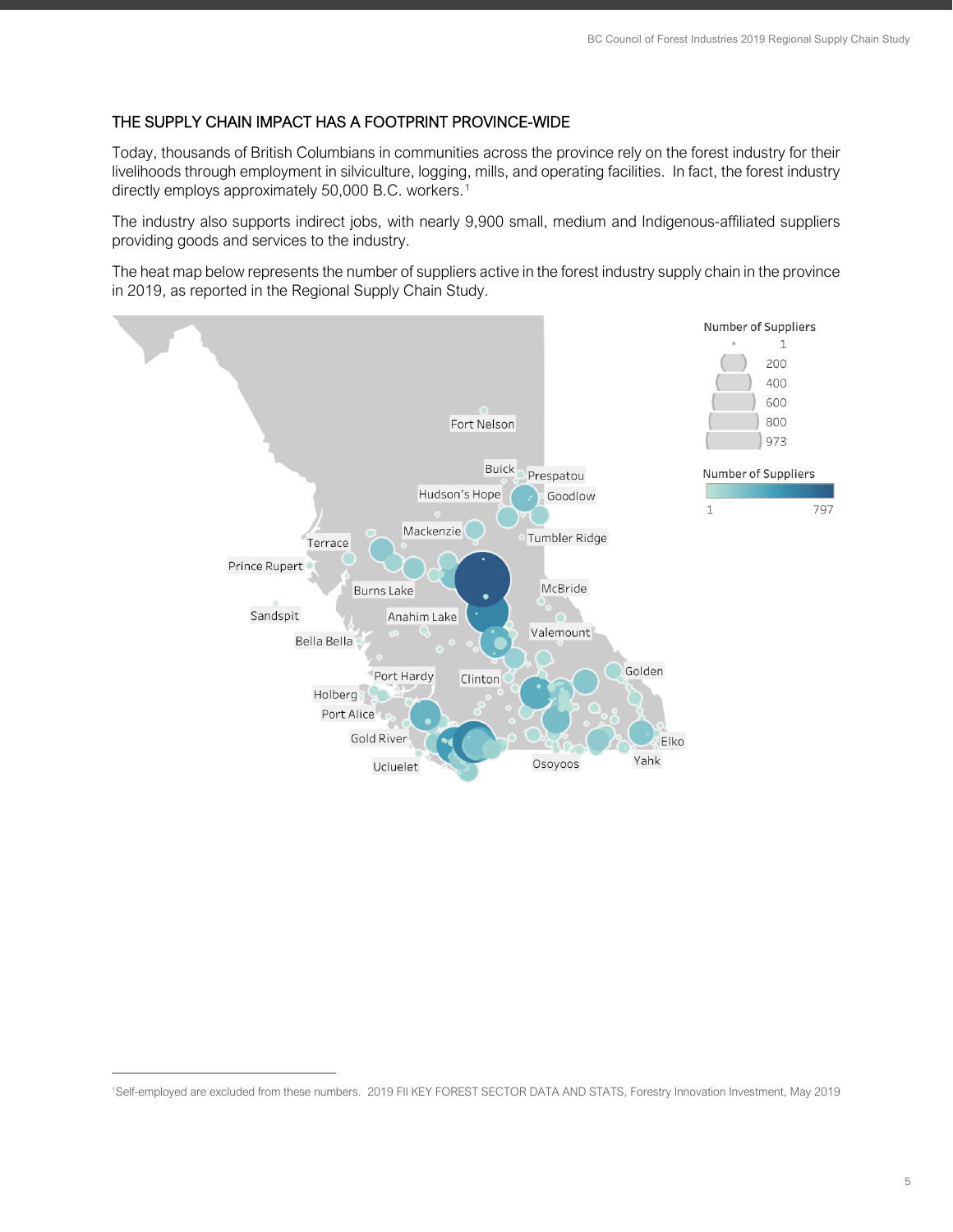# SUPPLY CHAIN TOP 10 LIST

The study considered the supply chain impact province-wide by:

- The dollar value of the forestry supply chain by municipality
- The number and types of forest industry suppliers by municipality

The top 10 municipalities with the most supply chain spend and greatest number of suppliers are presented below.

### B.C. MUNICIPALITIES WITH THE MOST FORESTRY SUPPLY CHAIN SPEND

| <b>Municipality</b> | Spend  |
|---------------------|--------|
| Vancouver           | \$978M |
| Prince George       | \$718M |
| Campbell River      | \$253M |
| Quesnel             | \$227M |
| Surrey              | \$211M |
| Duncan              | \$191M |
| Nanaimo             | \$191M |
| Vanderhoof          | \$184M |
| Kamloops            | \$166M |
| Richmond            | \$152M |

All values are approximate.

# B.C. MUNICIPALITIES WITH THE GREATEST NUMBER OF SUPPLIERS

| Municipality   | Supplier Count |
|----------------|----------------|
| Prince George  | 970            |
| Vancouver      | 560            |
| Quesnel        | 560            |
| Nanaimo        | 420            |
| Surrey         | 360            |
| Kamloops       | 340            |
| Williams Lake  | 320            |
| Campbell River | 300            |
| Kelowna        | 240            |
| Fort St. John  | 230            |

All values are approximate. See Appendix A for a list of the Top 25 municipalities with the greatest number of suppliers and the most supply chain spend.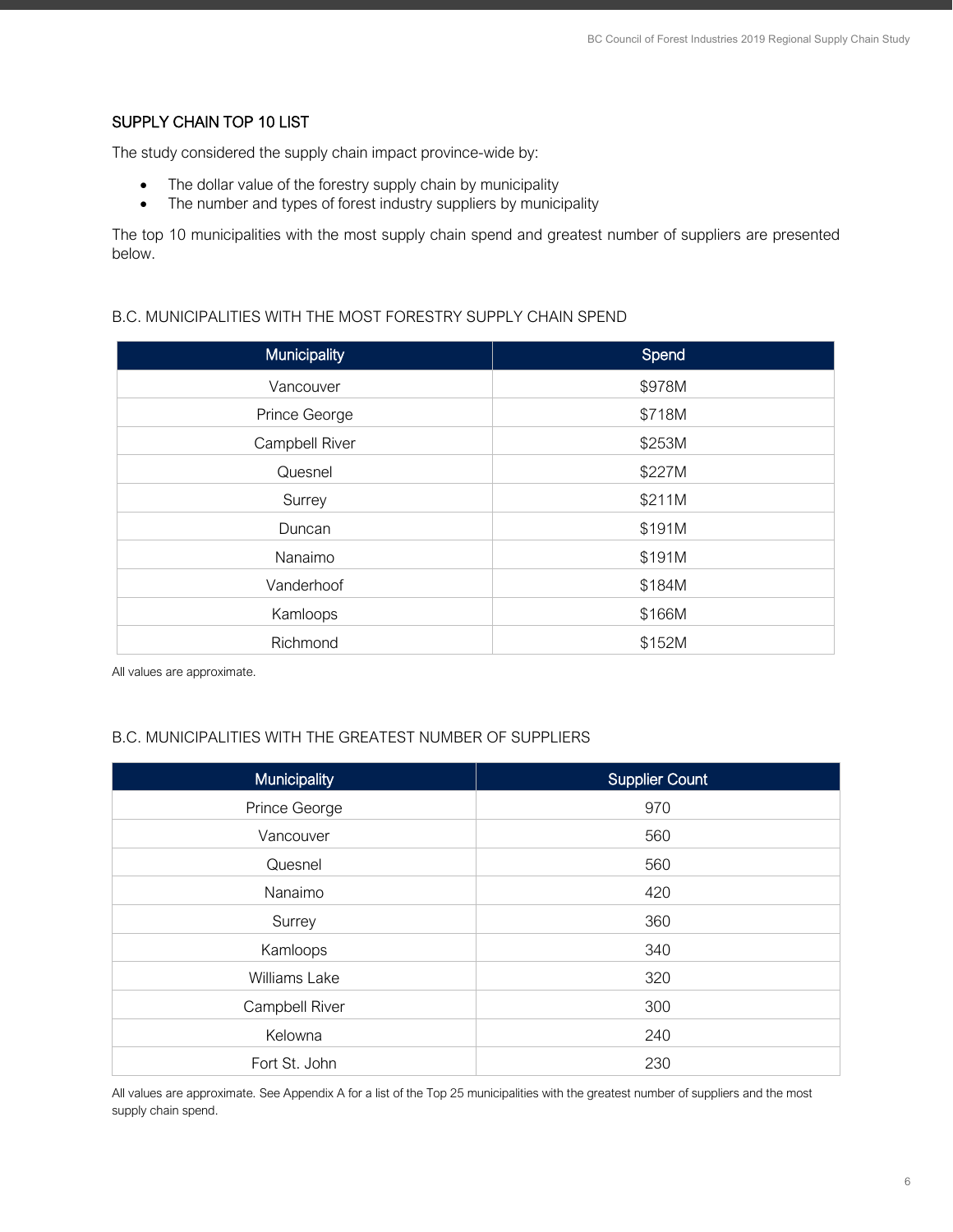# <span id="page-7-0"></span>1.2 IMPACT BY FOREST DISTRICT:

#### BRITISH COLUMBIA'S WORKING FOREST SUPPORTS SUPPLIERS IN EVERY REGION

Approximately 95 percent of B.C.'s forests are publicly owned.<sup>[2](#page-7-1)</sup> The Ministry of Forests, Lands, Natural Resource Operations and Rural Development (FLNRORD) is responsible for the stewardship of provincial Crown land and natural resources, and for the protection of B.C.'s archaeological and heritage resources. As such, the study also examined the supply chain impact overlaid by FLNRORD Regions and Forest District boundaries. In addition to supporting the Indigenous and local supply chains within each forest district, the forest industry contributed stumpage and rental fees - approximately \$991M to the B.C. Government in 2019.<sup>[3](#page-7-2)</sup>

The table below lists the municipality with the greatest supply chain expenditures per forest district.

| Area         | Region            | <b>Forest District</b>       | <b>Municipality</b> | Spend  |
|--------------|-------------------|------------------------------|---------------------|--------|
| Coast        | South Coast       | Chilliwack                   | Vancouver           | \$978M |
|              |                   | Sea to Sky                   | Squamish            | \$22M  |
|              |                   | Sunshine Coast               | Gibsons             | \$39M  |
|              |                   | Campbell River               | Campbell River      | \$253M |
|              |                   | Haida Gwaii                  | Sandspit            | \$200K |
|              | <b>West Coast</b> | North Island - Central Coast | Port McNeill        | \$39M  |
|              |                   | South Island                 | Duncan              | \$191M |
|              | Northeast         | Fort Nelson                  | Summit Lake         | \$4M   |
|              |                   | Peace                        | Chetwynd            | \$71M  |
|              |                   | Mackenzie                    | Mackenzie           | \$131M |
| <b>North</b> | Omineca           | Prince George                | Prince George       | \$718M |
|              |                   | <b>Stuart Nechako</b>        | Vanderhoof          | \$184M |
| Skeena       |                   | <b>Coast Mountains</b>       | Terrace             | \$23M  |
|              |                   | Nadina                       | <b>Burns Lake</b>   | \$129M |
|              |                   | Skeena Stikine               | Smithers            | \$68M  |
|              |                   | 100 Mile House               | 100 Mile House      | \$31M  |
|              | Cariboo           | Cariboo-Chilcotin            | Williams Lake       | \$117M |
|              |                   | Quesnel                      | Quesnel             | \$227M |
|              | Kootenay-Boundary | Rocky Mountain               | Cranbrook           | \$51M  |
| South        |                   | <b>Selkirk</b>               | Revelstoke          | \$43M  |
|              | Thompson-Okanagan | Cascades                     | Princeton           | \$43M  |
|              |                   | Okanagan Shuswap             | Vernon              | \$84M  |
|              |                   | <b>Thompson Rivers</b>       | Kamloops            | \$166M |

# SUPPLY CHAIN IMPACT BY REGION AND FOREST DISTRICT

<span id="page-7-2"></span><span id="page-7-1"></span><sup>2</sup> 2019 FII KEY FOREST SECTOR DATA AND STATS, Forestry Innovation Investment, May 2019

<sup>&</sup>lt;sup>3</sup> 2019/20 Updated Forecast released in the provincial **Budget and Fiscal Plan 2020/21 and 2022/23,** Feb 18, 2020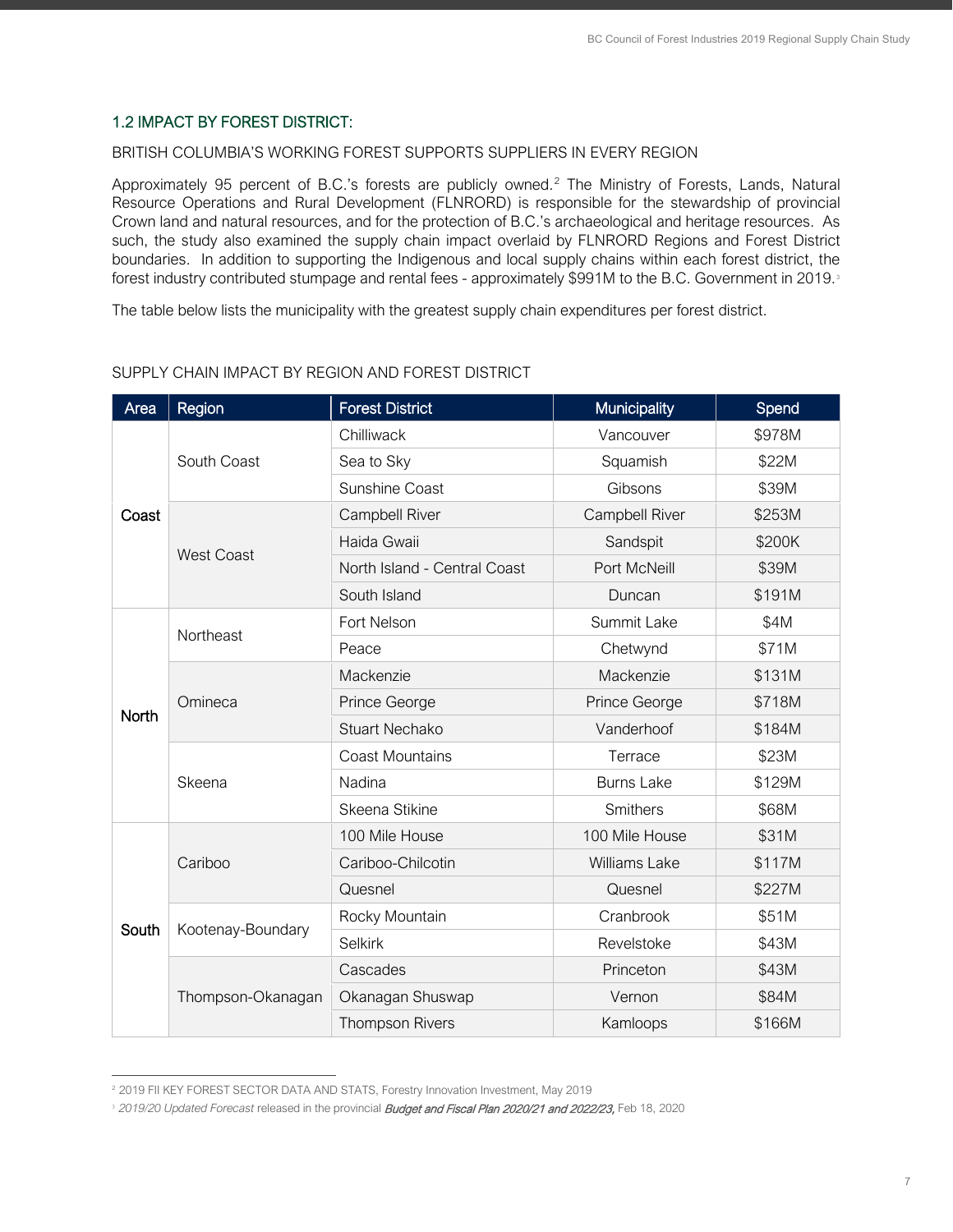

The map below shows the municipality by Forest District with the greatest number of businesses active in the forest industry supply chain.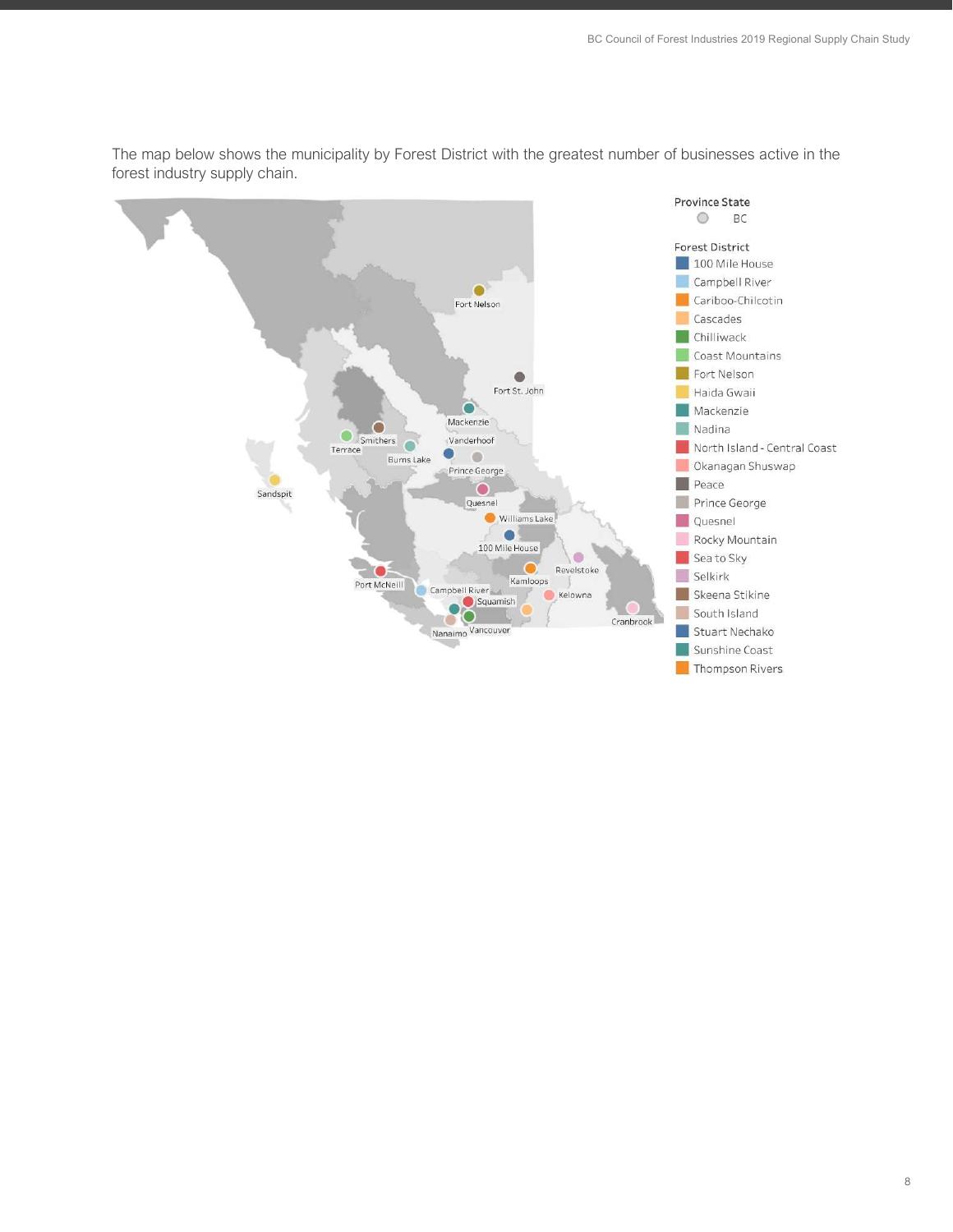# <span id="page-9-0"></span>1.3 THE FOREST INDUSTRY SUPPLY CHAIN IS VIBRANT IN URBAN BRITISH COLUMBIA[4](#page-9-1)

The impact of B.C.'s forest industry in urban British Columbia is significant.

- In the Metro Vancouver Regional District (MVRD) \$1.99B of materials, goods, and services were procured from 2,100 businesses located across some 20 municipalities.
- On Vancouver Island, supply chain expenditures from forest companies were more than \$1.17B from approximately 1,600 suppliers. Nanaimo was home to the most forestry suppliers, with approximately 420 local businesses providing goods and services to the forest industry. Campbell River, with a 2019 forest industry supply chain spend greater than \$250M, was the municipality with the most supply chain spend on the Island.
- Prince George had the greatest number of forestry suppliers province-wide, totaling 970. Other cities in B.C.'s Interior regions also had very significant forest industry supply chains. More than 550 businesses from Kelowna and Kamloops supported the forestry industry, equivalent to a combined forestry supply chain spend of approximately \$220M.

The table below illustrates the positive economic impact the forest industry is having in cities and municipalities in Metro Vancouver Regional District (MVRD).

| Municipality        | <b>Number of Suppliers</b> | Number of Forestry<br><b>Companies Accessing</b><br><b>MVRD</b> suppliers | Spend  |
|---------------------|----------------------------|---------------------------------------------------------------------------|--------|
| Vancouver           | 560                        | 19                                                                        | \$978M |
| Surrey              | 360                        | 18                                                                        | \$211M |
| Richmond            | 160                        | 18                                                                        | \$152M |
| Burnaby             | 230                        | 18                                                                        | \$142M |
| Delta               | 170                        | 18                                                                        | \$103M |
| Langley             | 150                        | 18                                                                        | \$80M  |
| North Vancouver     | 100                        | 18                                                                        | \$79M  |
| Abbotsford          | 110                        | 18                                                                        | \$68M  |
| New Westminster     | 40                         | 17                                                                        | \$54M  |
| Port Coquitlam      | 60                         | 19                                                                        | \$52M  |
| Port Moody          | 10                         | $\overline{9}$                                                            | \$23M  |
| Coquitlam           | 90                         | 17                                                                        | \$16M  |
| Maple Ridge         | 70                         | 16                                                                        | \$13M  |
| Aldergrove          | 10                         | 10                                                                        | \$8M   |
| West Vancouver      | 20                         | 10                                                                        | \$6M   |
| <b>Pitt Meadows</b> | 20                         | $\overline{7}$                                                            | \$2M   |
| <b>White Rock</b>   | 5                          | $\overline{2}$                                                            | \$100K |
| Bowen Island        | 5                          | $\overline{4}$                                                            | \$70K  |
| Annacis Island      | 5                          | 1                                                                         | \$20K  |

<span id="page-9-1"></span><sup>4</sup> All numbers referenced are approximate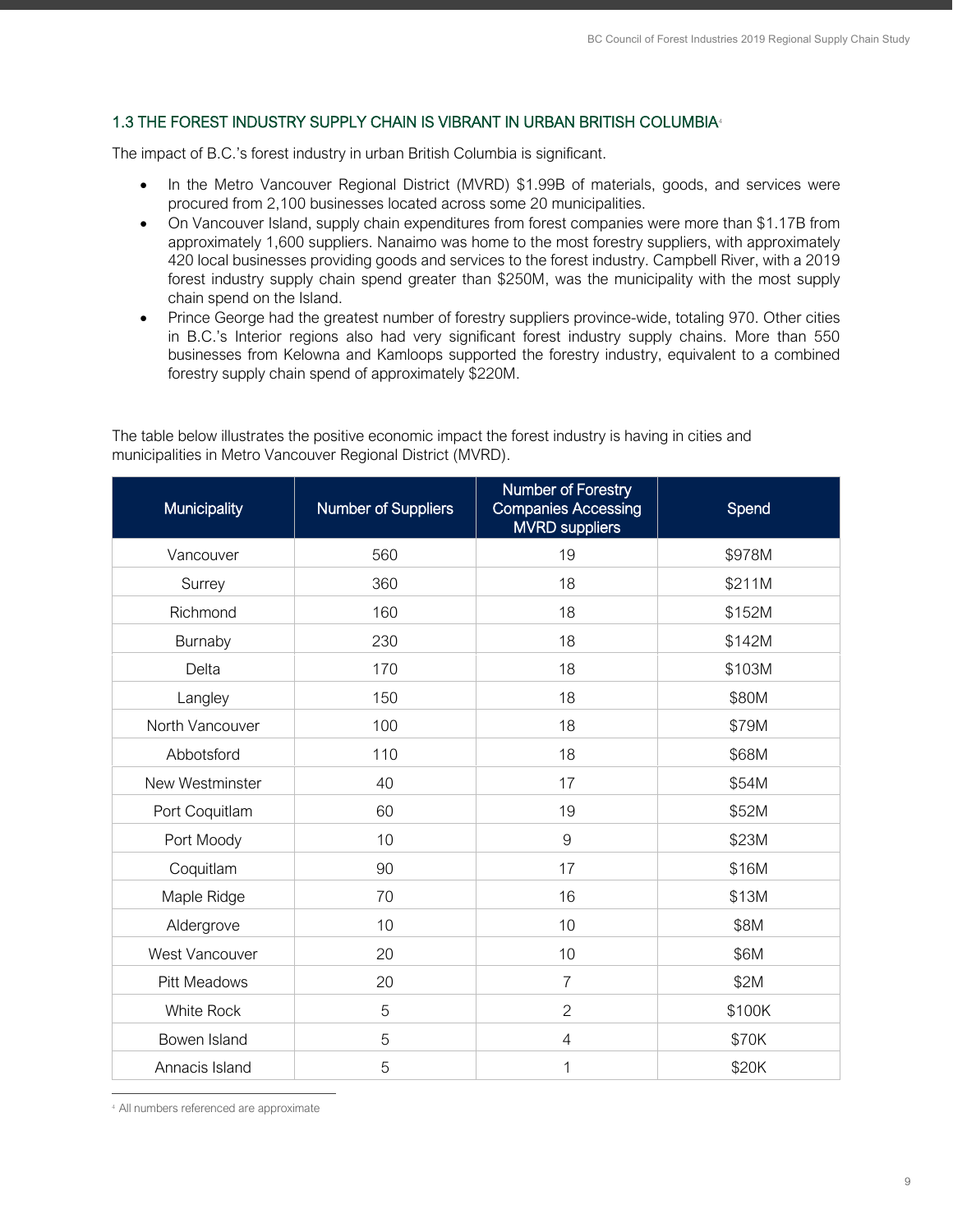To determine the impact of B.C.'s forest industry on the province's urban economy, the study also examined the types of suppliers based in Metro Vancouver.

While each forest company categorizes materials, goods, and services according to their site-specific operations, the study grouped Metro Vancouver suppliers into standardized categories. The pie chart represents the different business specialization and the percentage of supplier types in the Metro Vancouver forestry supply chain<sup>[5](#page-10-0)</sup>. See "Section Two: Methodology" for explanation on categorization.

## Types of Forest Industry Suppliers Metro Vancouver Regional District

#### Consulting, Contractors, Technical Services – 27% of **Suppliers**

- **Engineering, Environmental & Forest Management** Planning, Health, Safety, Training
- Cruising, Fire Protection, Harvesting, Road Building, Scaling, Security, Silviculture, Soil Management, Surveying, Waste, Water and Wildlife Management
- Accounting, Digital Optimization Solutions, GIS, HR, Insurance, IT, Legal, Marketing, Real Estate

# Consumables and Fibre-36% of Suppliers

- Support Services Catering, Chemicals, Coveralls, Furniture, Janitorial, Laundry, Office Supplies, Packaging Pest Control, Septic, Telecommunications & Utilities
- Hog Fuel, Logs, Log Hauling, Sawdust, Shavings, Storage, Woodchips
- Freight, Fuels, Ports /Shipping, Rentals, Tires, Transportation, Transportation Maintenance, Travel

#### Misc. – 9% of Suppliers

 $\blacksquare$  Misc.

Parts, Equipment / OEM Related Services – 28% of **Suppliers** 

■ Parts, Equipment / OEM and Related Services



<span id="page-10-0"></span><sup>5</sup> The analysis was based on one large and one small wood manufacturer and one large and one small pulp and paper manufacturer.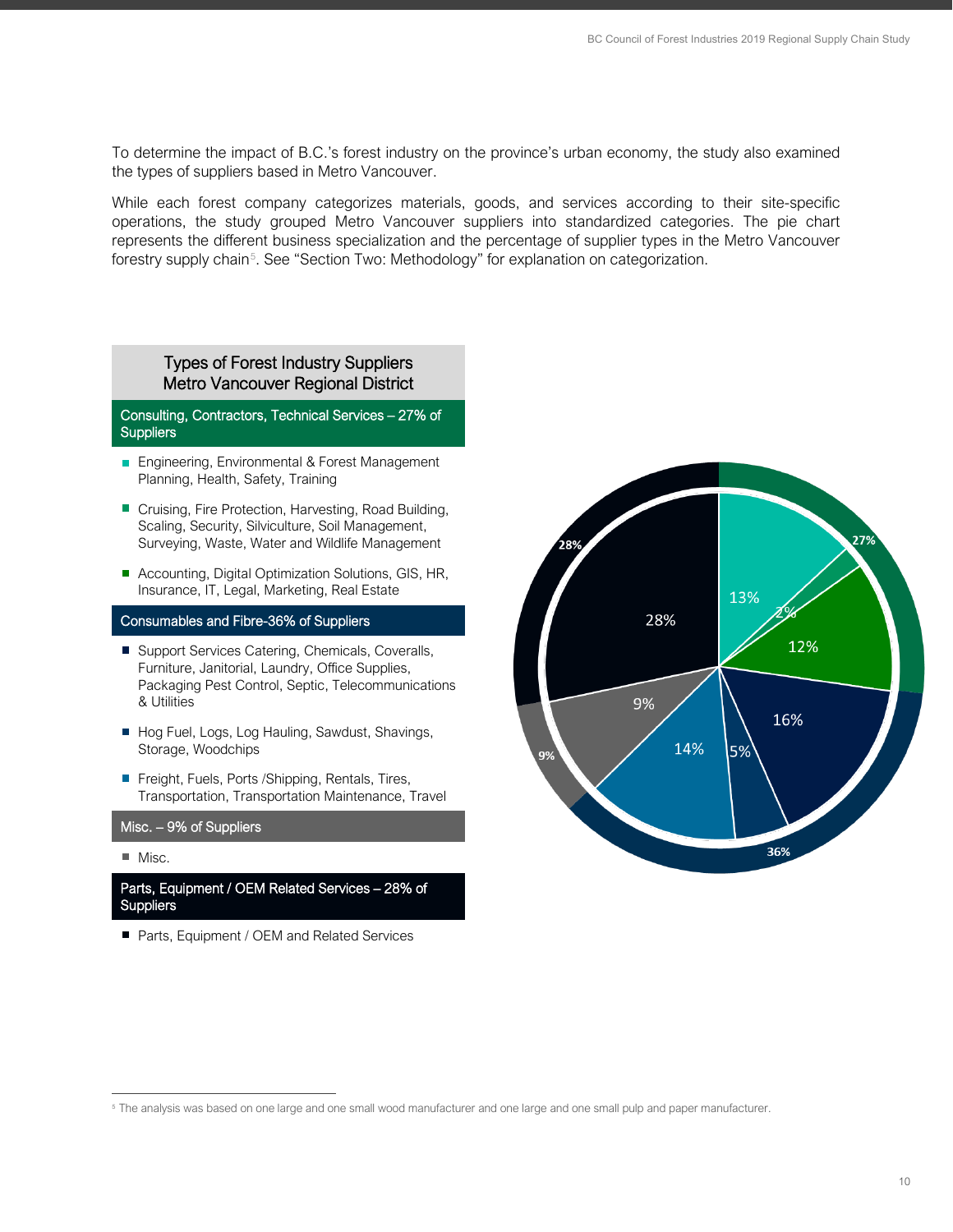# **SECTION TWO**

<span id="page-11-0"></span>SUPPLY CHAIN IMPACT BY FOREST OPERATION TYPE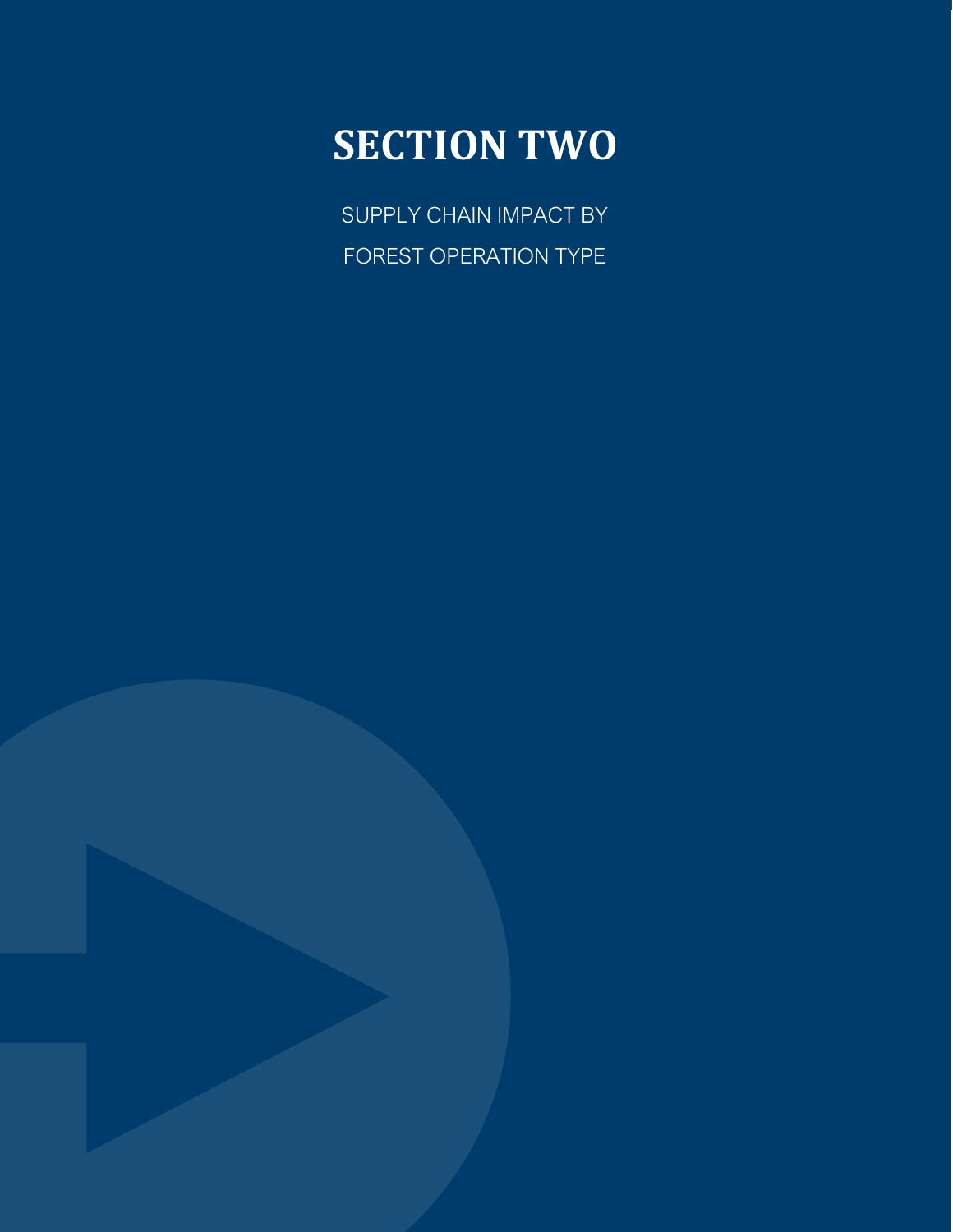# Section Description

The section includes the output tables pertaining to the supply chain impact by forest operation type, including Forestry and Logging, Wood Product Manufacturing and Pulp and Paper.

# <span id="page-12-0"></span>2.1 SUPPLIER COUNT BY TYPE OF FOREST OPERATION

The study found that the greatest number of B.C. forest industry suppliers worked in forestry and logging operations. The table below shows the approximate unique count of suppliers in B.C. by forest operation type.

| <b>Forestry Division</b>   | <b>Number of Suppliers</b> |
|----------------------------|----------------------------|
| Forestry and Logging       | 5.610                      |
| Wood Product Manufacturing | 4,400                      |
| Pulp and Paper             | 2,450                      |

The location of suppliers serving the different forestry operations was mapped. The tables below show the five municipalities that had the most suppliers supporting a particular forest operation type. Notably, Prince George had the most suppliers supporting all three types of forest operation. Similarly, Vancouver and Quesnel both made the top five lists having the greatest number of suppliers serving all three forest operation category types. A supplier can serve more than one operation type. See "Section Two: Methodology" for an explanation.

### MUNICIPALITIES WITH THE GREATEST NUMBER OF SUPPLIERS SUPPORTING FORESTRY AND LOGGING

| Municipality with the Greatest Number of Suppliers | Number of Forestry and Logging Suppliers |
|----------------------------------------------------|------------------------------------------|
| Prince George<br>1.                                | ~100                                     |
| 2<br>Vancouver                                     | ~280                                     |
| 3. Campbell River                                  | ~230                                     |
| Quesnel<br>4.                                      | ~2220                                    |
| Revelstoke<br>5.                                   | ~180                                     |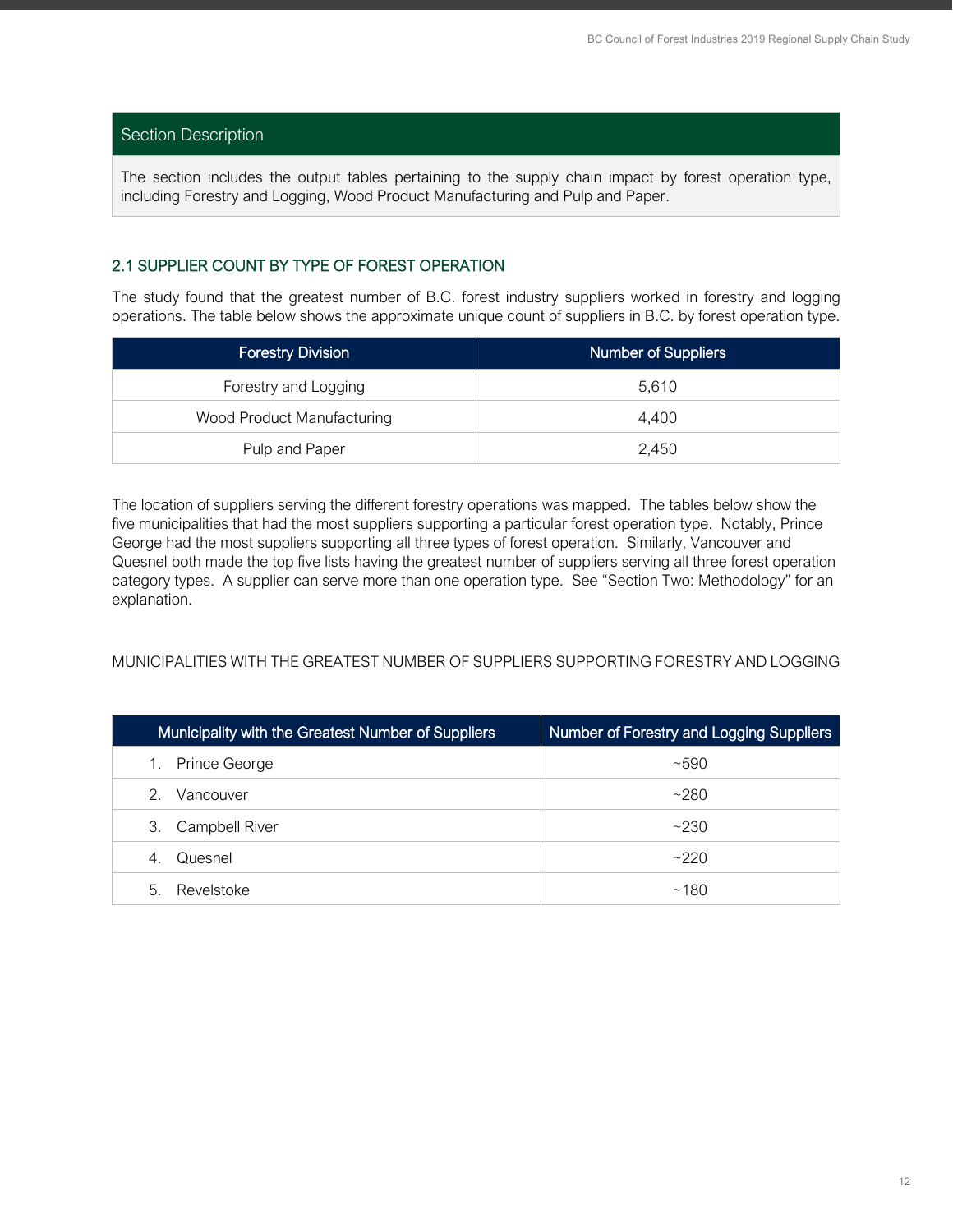MUNICIPALITIES WITH THE GREATEST NUMBER OF SUPPLIERS SUPPORTING WOOD PRODUCT MANUFACTURING

| Municipality with the Greatest Number of Suppliers | Number of Wood Product Manufacturing Suppliers |
|----------------------------------------------------|------------------------------------------------|
| Prince George                                      | $~10-480$                                      |
| Vancouver<br>2.                                    | ~290                                           |
| Nanaimo<br>3.                                      | ~280                                           |
| Quesnel<br>4.                                      | ~270                                           |
| Surrey<br>5.                                       | ~200                                           |

# MUNICIPALITIES WITH THE GREATEST NUMBER OF SUPPLIERS SUPPORTING PULP AND PAPER

| Municipality with the Greatest Number of Suppliers | Number of Pulp and Paper Suppliers |
|----------------------------------------------------|------------------------------------|
| Prince George<br>1.                                | ~100                               |
| 2.<br>Quesnel                                      | ~230                               |
| 3.<br>Vancouver                                    | ~180                               |
| Surrey<br>4.                                       | ~170                               |
| Kamloops<br>5.                                     | ~140                               |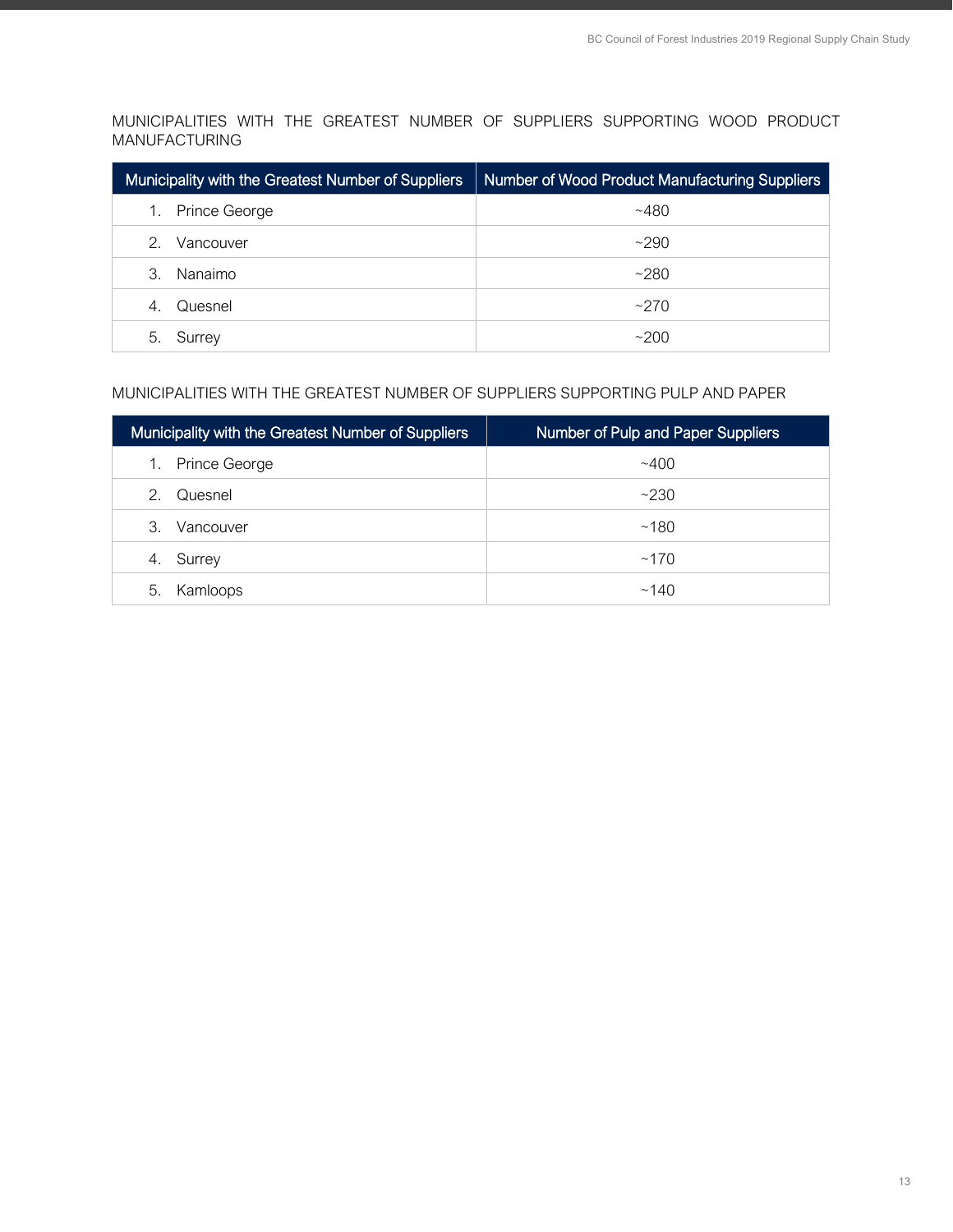# **SECTION THREE**

<span id="page-14-0"></span>INDIGENOUS PARTICIPATION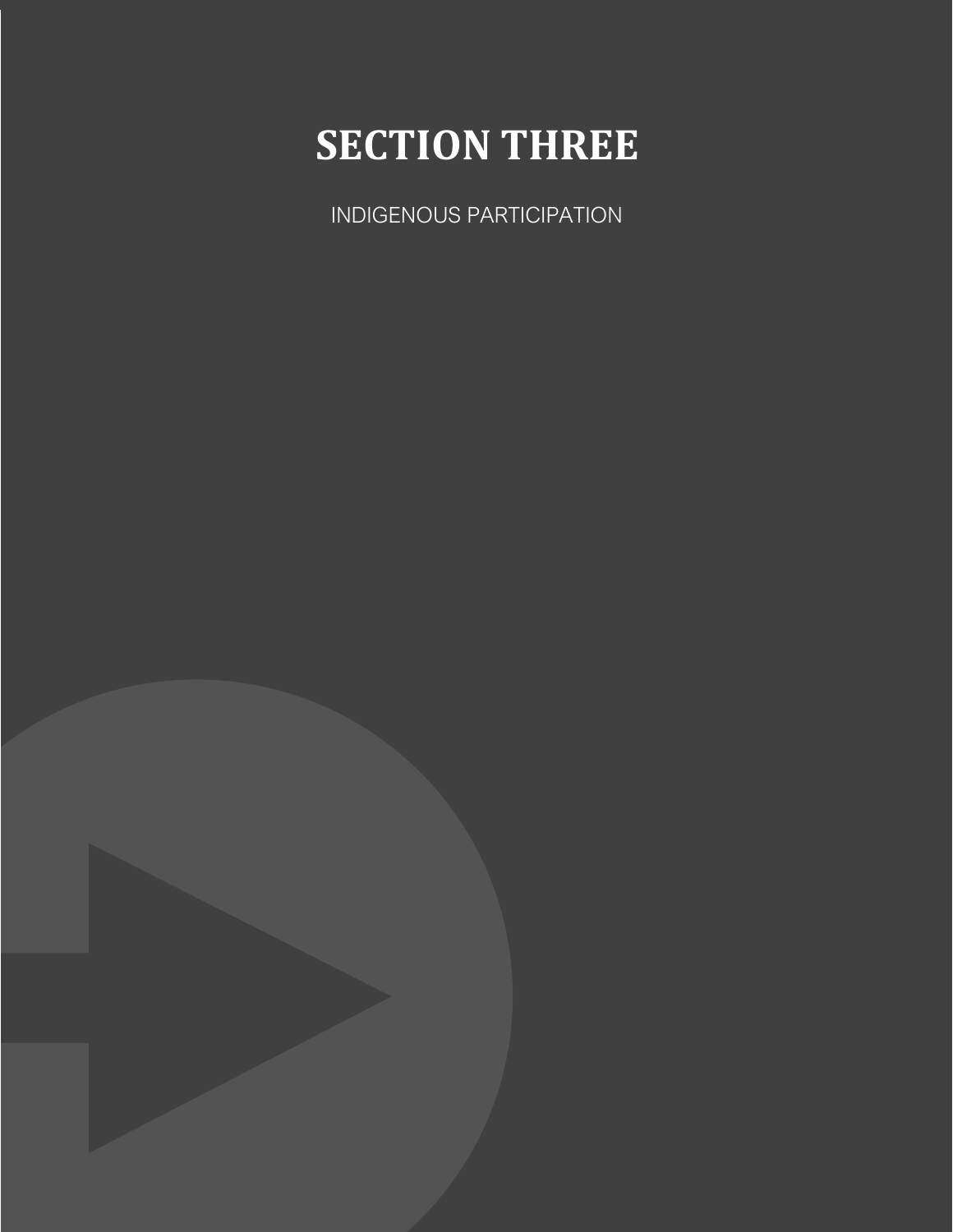# Section Description

The section addresses Indigenous-affiliated business participation and stewardship.

# <span id="page-15-0"></span>3.1 INDIGENOUS NATIONS AND AFFILITIATED BUSINESSES SUPPORTING B.C.'S FOREST INDUSTRY

Approximately 120 Indigenous Nations or affiliated organizations were active in B.C.'s forest industry in 2019. The associated business agreements and stewardship partnerships were equivalent to \$252M in economic impacts to Indigenous Nations.

| Indigenous Nations Participating in Forestry Supply Chain |                                   |                                               |  |
|-----------------------------------------------------------|-----------------------------------|-----------------------------------------------|--|
| ?Aq'am                                                    | Kwikwasut'inuxw Haxwa'mis         | Siska                                         |  |
| ?Esdilagh First Nation                                    | Lake Babine Nation                | Skeetchestn Indian Band                       |  |
| Adams Lake Indian Band                                    | Lax Kw'alaams                     | Skidegate                                     |  |
| Akisq'nuk First Nation                                    | Leq' a: mel First Nation          | Snuneymuxw First Nation                       |  |
| Beecher Bay                                               | Lheidli T'enneh                   | <b>Splatsin First Nation</b>                  |  |
| Binche Whut'en First Nation                               | Lhoosk'uz Dene Nation             | Stellat'en First Nation                       |  |
| <b>Blueberry River First Nations</b>                      | Lhtako Dene Nation                | Sts'ailes                                     |  |
| Bonaparte Indian Band                                     | <b>Lil'wat Nation</b>             | Stswecem'c Xgat'tem First Nation              |  |
| <b>Boston Bar First Nation</b>                            | Little Shuswap Lake               | <b>Stz'uminus First Nation</b>                |  |
| Cape Mudge                                                | Lower Nicola Indian Band          | <b>Takla Lake First Nation</b>                |  |
| <b>Chawathil First Nation</b>                             | Lower Similkameen                 | <b>T'exelc Nation</b>                         |  |
| <b>Cheslatta Carrier Nation</b>                           | Lyackson                          | Tk'emlúps te Secwépemc                        |  |
| Coldwater                                                 | <b>Malahat First Nation</b>       | <b>Tla'amin Nation</b>                        |  |
| Cook's Ferry Indian Band                                  | Mcleod Lake                       | Tl'azt'en Nation                              |  |
| <b>Cowichan Tribes</b>                                    | Métis Nation of British Columbia  | <b>Tlowitsis Nation</b>                       |  |
| <b>Ditidaht</b>                                           | Metlakatla First Nation           | Toosey                                        |  |
| Doig River First Nation                                   | Mowachaht/Muchalaht               | Tsay Keh Dene                                 |  |
| Ehattesaht                                                | Nak'azdli Whut'en                 | Tse'Khene Nation                              |  |
| <b>Esk'etemc First Nation</b>                             | Namgis First Nation               | Tseshaht                                      |  |
| Gitwangak                                                 | Nanwakolas Council                | <b>Tsideldel First Nation</b>                 |  |
| Gitxsan                                                   | Nazko First Nation                | Ts'il Kaz Koh First Nation (Burns Lake)       |  |
| Glen Vowell                                               | Neskonlith                        | Tsilhqot'in                                   |  |
| Gwa'sala-Nakwaxda'xw                                      | Nlaka'pamux Nation Tribal Council | <b>Tsimshian First Nations Treaty Society</b> |  |
| Gwawaenuk Tribe                                           | Nooaitch Indian Band              | T'Sou-ke First Nation                         |  |
| Halalt                                                    | Nuchatlaht                        | Tsq'esc'en First Nation                       |  |
| Halfway River First Nation                                | <b>Nuxalk Nation</b>              | Uchucklesaht                                  |  |
| Heiltsuk                                                  | Okanagan Indian Band              | <b>Ucluelet First Nation</b>                  |  |
| High Bar First Nation                                     | Osoyoos Indian Band               | Ulkatcho First Nation                         |  |
| Homalco                                                   | Pacheedaht First Nation           | Upper Nicola Band                             |  |
| Hupacasath First Nation                                   | Penelakut Tribe                   | Upper Similkameen                             |  |
| Huu-ay-aht First Nations                                  | Penticton Indian Band             | Wei Wai Kum First Nation                      |  |
| Ka:'yu:'k't'h'/Che:k:tles7et'h' First Nations             | Quatsino                          | West Moberly First Nations                    |  |
| Kitasoo                                                   | Saik'uz First Nation              | <b>Westbank First Nation</b>                  |  |
| Klahoose First Nation                                     | Saulteau First Nations            | Wet'suwet'en First Nation                     |  |
| K'ómoks First Nation                                      | <b>Sechelt First Nation</b>       | Whispering Pines/Clinton                      |  |
| Ktunaxa Nation                                            | Shackan Indian Band               | Wuikinuxv Nation                              |  |
| Kwadacha                                                  | Shishalh                          | Xat'sull First Nation                         |  |
| Kwakiutl                                                  | Shuswap                           | Yunesit'in Government                         |  |
| Kwiakah                                                   | <b>Simpcw First Nation</b>        |                                               |  |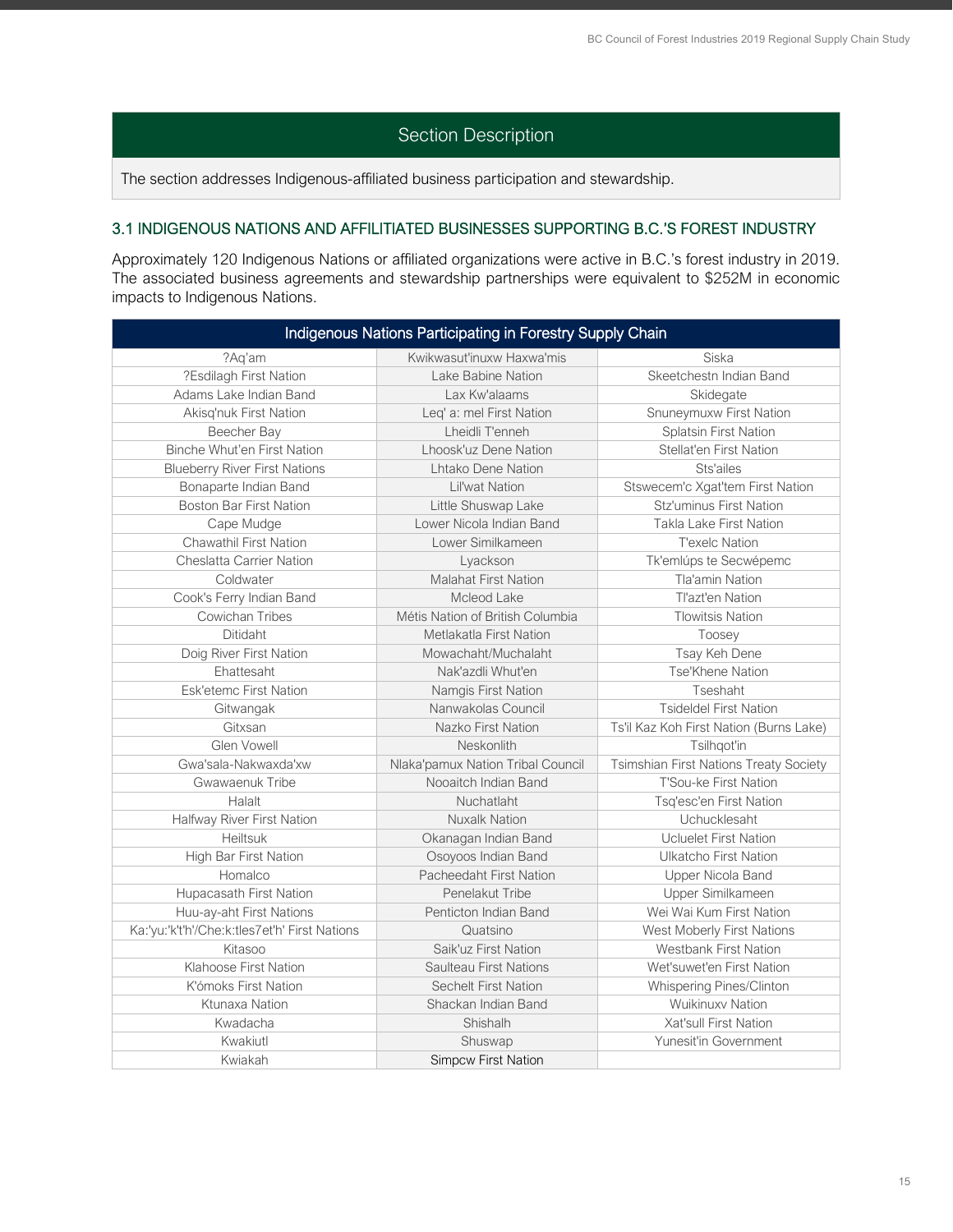# **SECTION FOUR**

<span id="page-16-0"></span>COMMUNITY INVESTMENT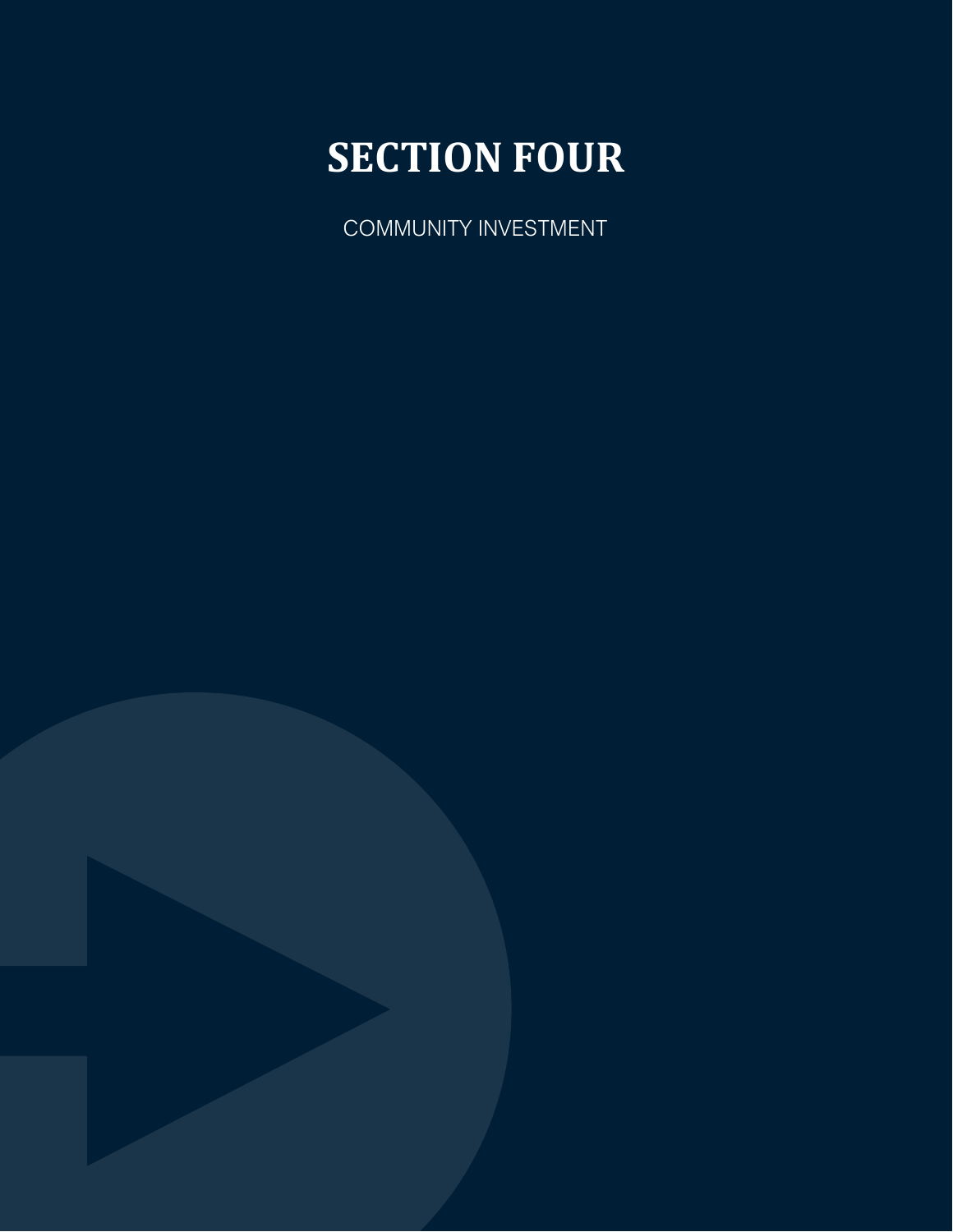# Section Description

This section reports the province-wide contribution made in 11 different areas of community investment.

# <span id="page-17-0"></span>4.1 TOP THREE AREAS OF COMMUNITY INVESTMENT

- More than 800 organizations in over 100 municipalities and Indigenous Nations across B.C. were recipients of community investments.
- The top three areas of community investment, based on the number of recipients who received contributions in 2019 from B.C.'s forest companies were:
	- 1. Community Athletics and Sports
	- 2. Service Clubs and Non-Profit Agency Support
	- 3. Educational Support, Literacy and Libraries

| Top Focus Areas for Community Investment                                      | <b>Number of Community</b><br><b>Investment Partners</b> | <b>Number of Communities</b><br>Benefitting |
|-------------------------------------------------------------------------------|----------------------------------------------------------|---------------------------------------------|
| Service Clubs and Non-Profit Agency Support                                   | 147                                                      | 45                                          |
| Educational support, Literacy and Libraries                                   | 119                                                      | 43                                          |
| Recreation and land-based users                                               | 82                                                       | 38                                          |
| <b>Business Improvement Associations</b>                                      | 82                                                       | 36                                          |
| <b>Community Athletics and Sports</b>                                         | 171                                                      | 35                                          |
| Indigenous Community Investment                                               | 54                                                       | 35                                          |
| Health Infrastructure, Community Wellness and<br>Youth/Child Support Services | 84                                                       | 33                                          |
| First Responder Investment and Recreational<br><b>Emergency Preparedness</b>  | 21                                                       | 18                                          |
| <b>Festivals and Fairs</b>                                                    | 19                                                       | 15                                          |
| Art, Music and Theatre                                                        | 26                                                       | 14                                          |
| <b>Elders and Senior Support Services</b>                                     | 11                                                       | 9                                           |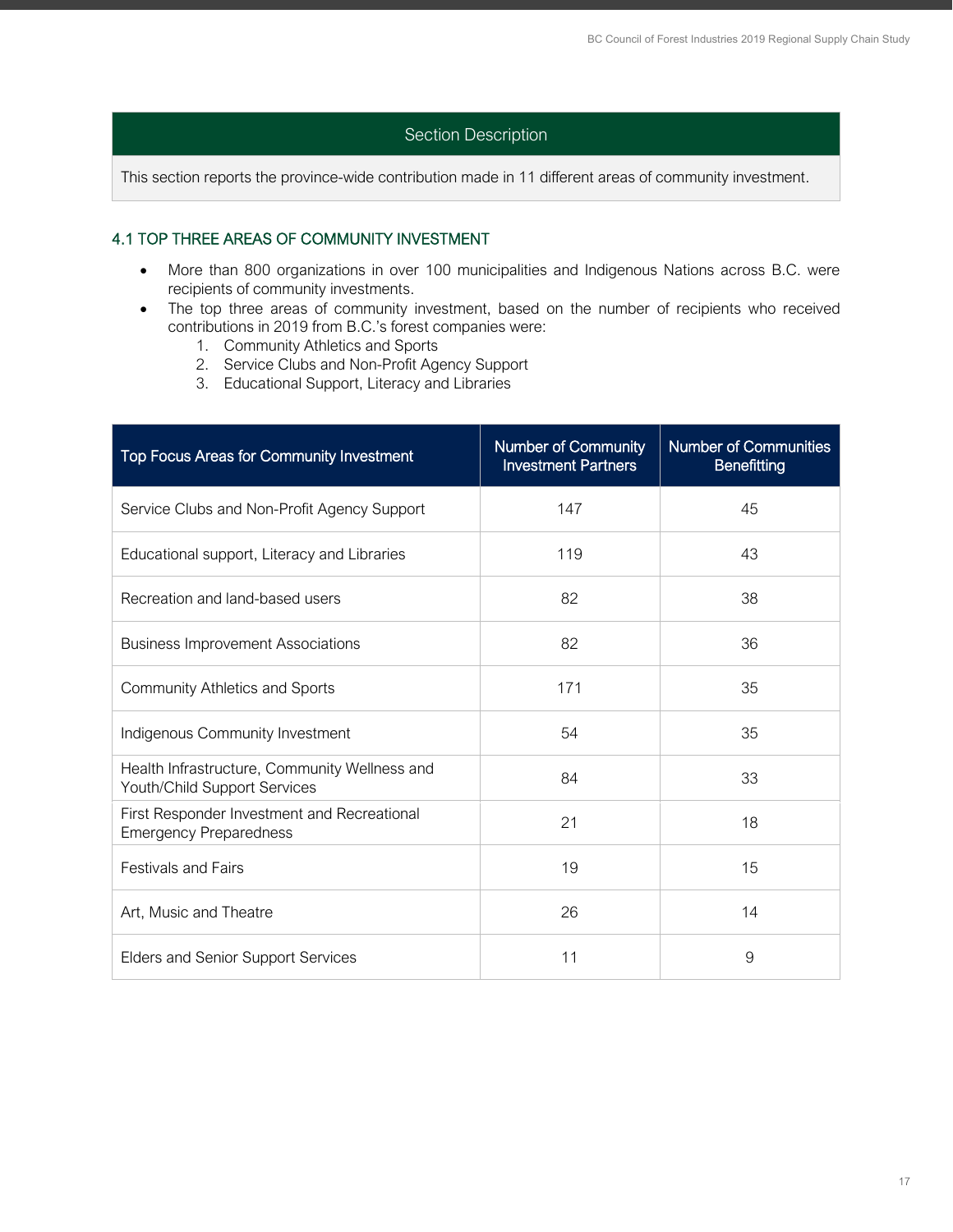# <span id="page-18-0"></span> $\Box$   $\Box$   $\Box$ APPENDIX A

# TOP 25 MUNICIPALITIES WITH THE MOST SUPPLY CHAIN SPEND

| Municipality      | Spend  |
|-------------------|--------|
| Vancouver         | \$978M |
| Prince George     | \$718M |
| Campbell River    | \$253M |
| Quesnel           | \$227M |
| Surrey            | \$211M |
| Duncan            | \$191M |
| Nanaimo           | \$191M |
| Vanderhoof        | \$184M |
| Kamloops          | \$166M |
| Richmond          | \$152M |
| Burnaby           | \$142M |
| Mackenzie         | \$131M |
| <b>Burns Lake</b> | \$129M |
| Williams Lake     | \$117M |
| Chemainus         | \$114M |
| Delta             | \$103M |
| Houston           | \$96M  |
| Vernon            | \$84M  |
| Langley           | \$80M  |
| Fort St. James    | \$79M  |
| North Vancouver   | \$79M  |
| Chetwynd          | \$71M  |
| Abbotsford        | \$68M  |
| Smithers          | \$68M  |
| Port Alberni      | \$57M  |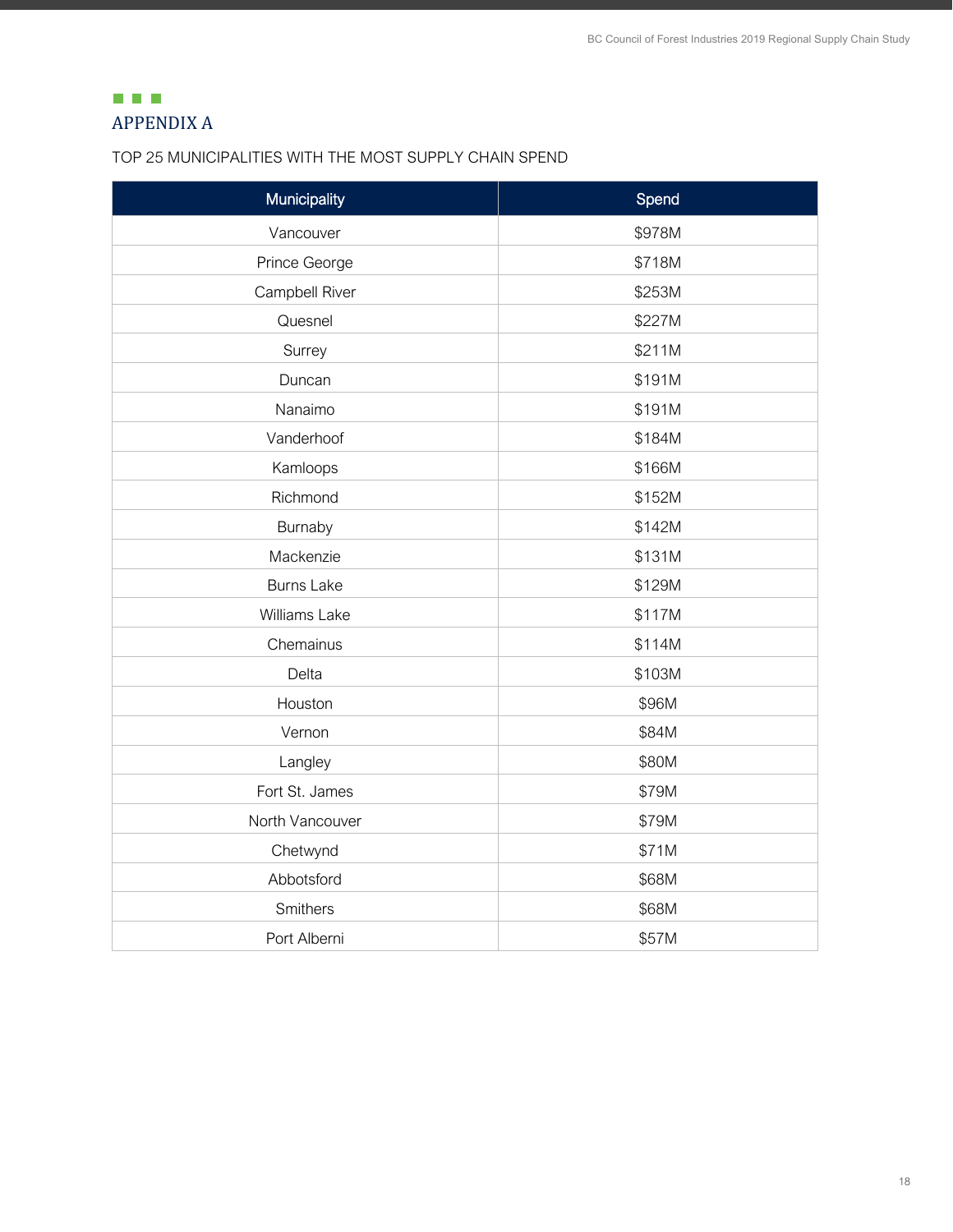# Municipality **Number of Suppliers** Prince George  $\sim$  970 Quesnel  $\sim$  560 Vancouver and the state of the state of the state  $\sim$ 560 Nanaimo  $~120$ Surrey  $\sim$ 360 Kamloops  $\sim$ 340 Williams Lake  $\sim$ 320 Campbell River **Figure 200** Kelowna  $\sim$ 240 Fort St. John  $\sim$ 230 Burnaby  $\sim$  230 Vanderhoof and the set of the set of  $\sim$ 210 Cranbrook  $\sim$  190 Revelstoke  $\sim$ 190 Salmon Arm  $\sim$ 190 Smithers  $\sim$  170 Delta ~170 Richmond  $\sim$ 160 Duncan  $\sim$  150 Langley **Example 2018** Castlegar  $\sim$ 150 Burns Lake  $\sim$ 140 Port Alberni **and Albert and Alberta and Alberta and Alberta and Alberta and Alberta and Alberta and Alberta and Alberta and Alberta and Alberta and Alberta and Alberta and Alberta and Alberta** Victoria  $\sim$ 130 Vernon ~130

# TOP 25 MUNICIPALITIES WITH THE GREATEST NUMBER OF SUPPLIERS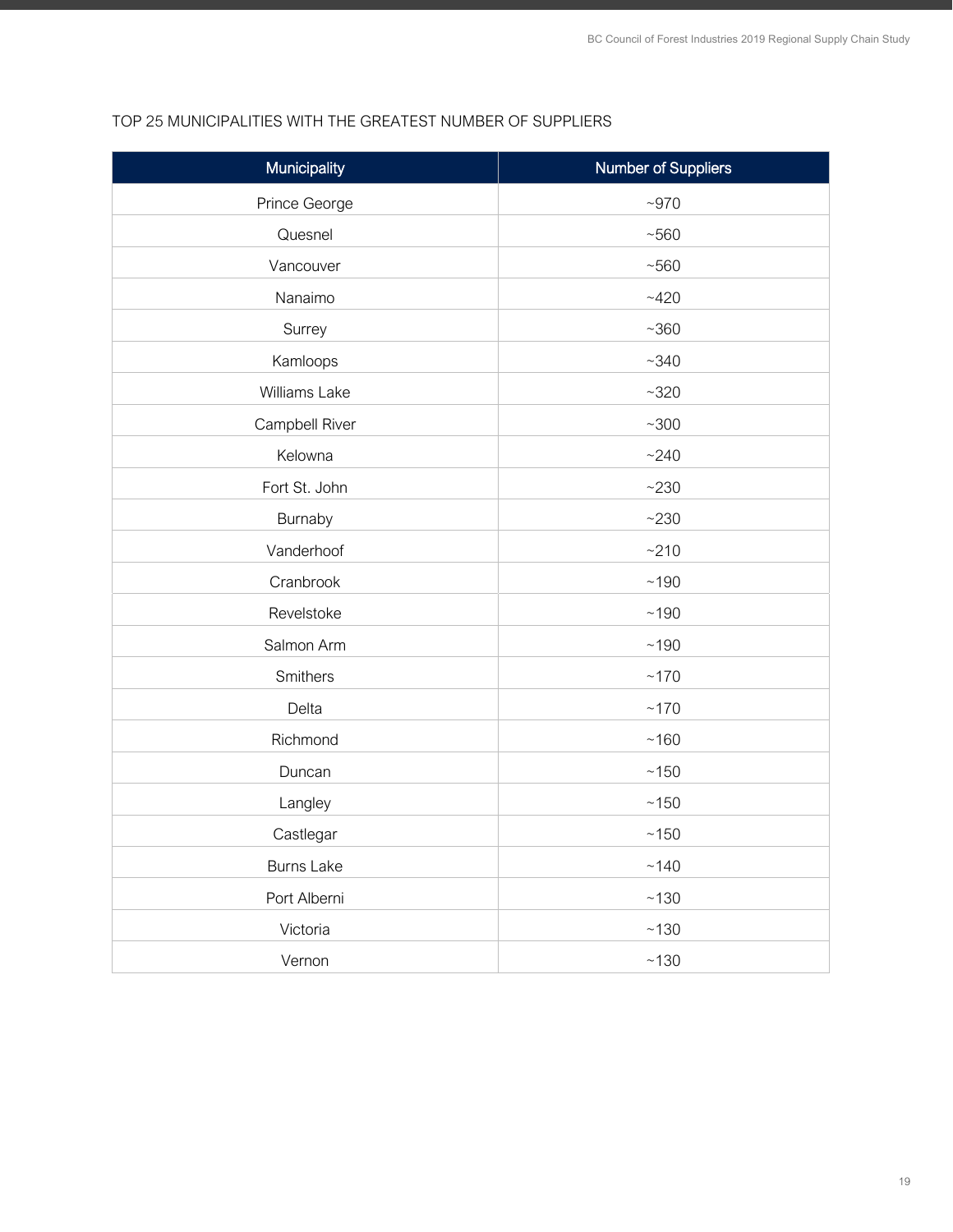# <span id="page-20-0"></span>**EL E** METHODOLOGY

The following section describes the methodology used in the COFI Regional Supply Chain Study.

| <b>Assumptions &amp; Parameters</b>       |                                                                                                                                                                                                                                                                                                                                                                                                                                                                                                                                                                                                                                                                                                                                                                                                                                                                                                                                                                                                                              |  |  |  |  |
|-------------------------------------------|------------------------------------------------------------------------------------------------------------------------------------------------------------------------------------------------------------------------------------------------------------------------------------------------------------------------------------------------------------------------------------------------------------------------------------------------------------------------------------------------------------------------------------------------------------------------------------------------------------------------------------------------------------------------------------------------------------------------------------------------------------------------------------------------------------------------------------------------------------------------------------------------------------------------------------------------------------------------------------------------------------------------------|--|--|--|--|
| Scope                                     | The data set covers 2019 cumulative procurement spend as self-reported by<br>$\bullet$<br>19 forest companies<br>A & A Trading Ltd.<br>1.<br>Brink Forest Products Ltd.<br>2.<br>Canfor Corporation<br>3.<br>Canfor Pulp Products Inc.<br>4.<br>Conifex Timber Inc.<br>5.<br>Domtar Corporation<br>6.<br>Dunkley Lumber Ltd.<br>7.<br>Gorman Bros. Lumber Ltd.<br>8.<br>Hampton Lumber<br>9.<br>10. Interfor Corporation<br>11. Louisiana-Pacific Corporation<br>12. Mercer International Inc.<br>13. Mosaic Forest Management Corp.<br>14. Paper Excellence Group<br>15. Sinclar Group Forest Products Ltd.<br>16. Teal-Jones Group<br>17. West Fraser Timber Co. Ltd.<br>18. Western Forest Products Inc.*<br>19. Weyerhaeuser Company<br>The supply chain impact reported in this study represents the following forest<br>industry production capacity in British Columbia: 76% of lumber, 49% of<br>panels, 93% of pulp and paper manufacturing.<br>* Due to a labour stoppage, Western Forest Products used 2018 data. |  |  |  |  |
| Unique Supplier<br>Counts and<br>Location | The geographical region is British Columbia only. Any spend with suppliers<br>٠<br>outside of B.C. is excluded.<br>If a supplier has multiple offices engaged by the forest company, the<br>$\bullet$<br>municipality where the procurement occurs is tagged with a benefit.<br>A supplier can be tagged in more than one municipality, but this does not<br>٠<br>change the total number of unique suppliers in the Province of B.C., nor the<br>total number of unique suppliers associated with a forest company.<br>The unique supplier count means the supplier is counted once. In situations<br>٠<br>where one forest company uses the same supplier as another forest company,<br>but spelling is recorded differently, the spelling is standardized, and<br>duplications excluded.<br>A supplier's head office can be outside of B.C., but if the expenditure is made<br>٠<br>with a B.C.-based office, the supplier is counted as B.C.-based.                                                                      |  |  |  |  |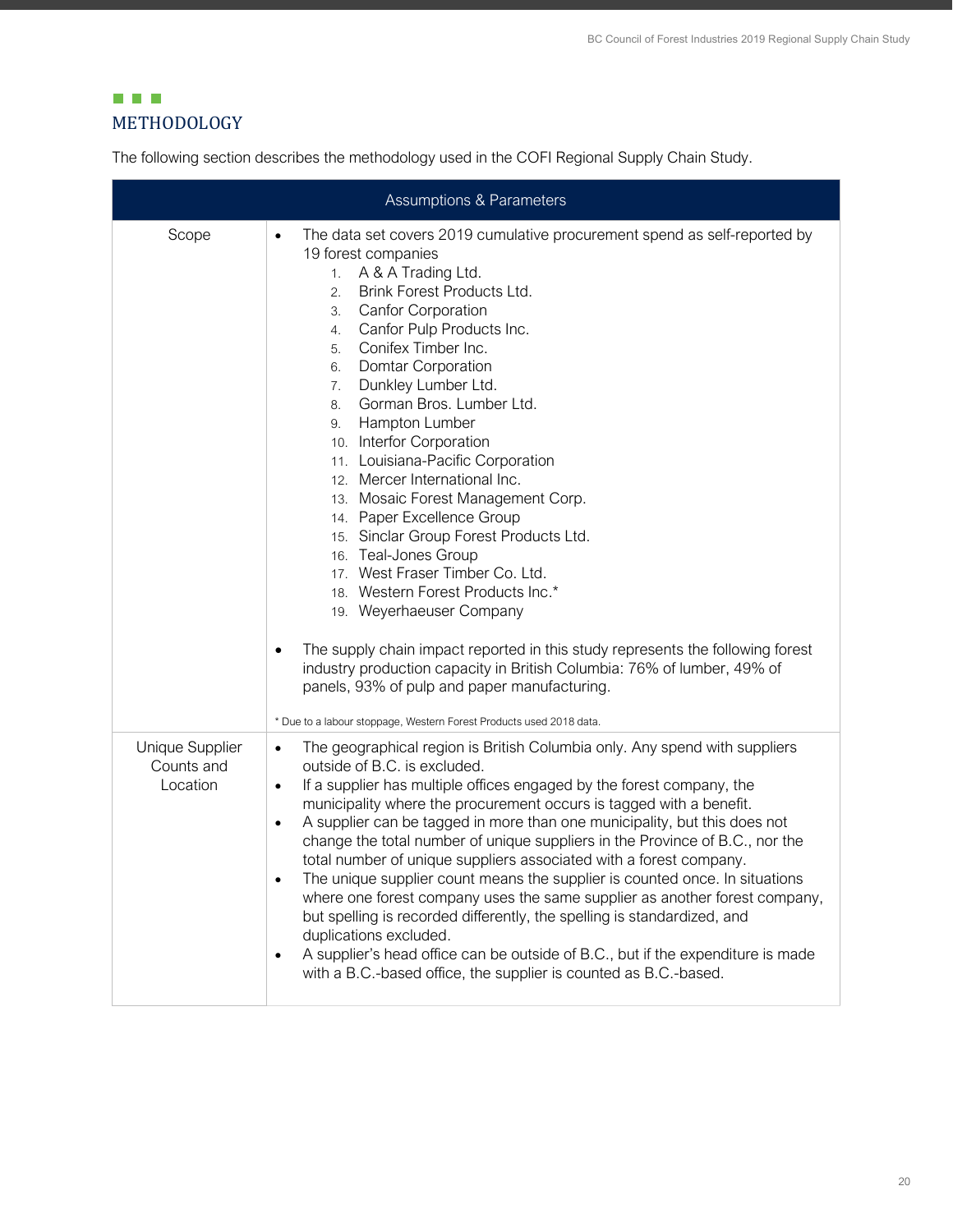| <b>Quality Assurance</b><br>Data Changes and<br>Exclusions | Eligible costs are expenditures on community investment, Indigenous or local<br>$\bullet$<br>procurement (goods, materials and services). Examples of exclusions are<br>Canada Revenue Agency, B.C. Ministry of Finance, employee expenses,<br>pensions, municipal fees and levies, and expenditures outside of B.C.<br>A QA process was run to remove duplications, standardize spelling and apply<br>$\bullet$<br>exclusions. Final data output was then verified by the participants.<br>Standardization includes spelling of suppliers, municipalities, categories,<br>$\bullet$<br>Indigenous communities and community investments.<br>If community investments were tagged as suppliers, the community investment<br>$\bullet$<br>was removed from the supply chain count and included in the community<br>investment spend.<br>Regarding Ministry of Finance costs - All Ministry of Finance costs have been<br>$\bullet$<br>excluded. If Ministry of Finance was listed as a supplier, the forest company<br>was contacted to update its spend by municipality.<br>Regarding inclusion of "Names of People" as supplier - Individual names<br>$\bullet$<br>confirmed to be independent contractors/suppliers were included in the<br>supplier count. Individual names that were determined to be employees or<br>unknown were excluded as suppliers.<br>USD to CAD conversion rate of 1.3269 USD to CAD.<br>$\bullet$ |
|------------------------------------------------------------|--------------------------------------------------------------------------------------------------------------------------------------------------------------------------------------------------------------------------------------------------------------------------------------------------------------------------------------------------------------------------------------------------------------------------------------------------------------------------------------------------------------------------------------------------------------------------------------------------------------------------------------------------------------------------------------------------------------------------------------------------------------------------------------------------------------------------------------------------------------------------------------------------------------------------------------------------------------------------------------------------------------------------------------------------------------------------------------------------------------------------------------------------------------------------------------------------------------------------------------------------------------------------------------------------------------------------------------------------------------------------------------------------------------------------------|
| Definitions and<br>Geographic<br>References:               | Suppliers were tagged by Indigenous Nation, municipality or unincorporated<br>$\bullet$<br>community according to the following federal and provincial government<br>mapping resources:<br>Indigenous - https://www.aadnc-aandc.gc.ca/DAM/DAM-INTER-HQ-<br>$\Omega$<br>Al/STAGING/texte-<br>text/ai mprm fnc wal pdf 1344968972421 eng.pdf<br>Municipalities - https://www.civicinfo.B.Cca/municipalities<br>$\circ$<br>Unincorporated Communities - B.C. Stats<br>$\circ$<br>Municipalities and communities were mapped by Forest District based on data<br>$\bullet$<br>provided by COFI and the Province of B.C.<br>Indigenous spend is defined as any Indigenous-affiliated business or<br>$\bullet$<br>organization with a business agreement and/or stewardship partnership.<br>Consumables are defined as items/activities which are not replaced, or which<br>$\bullet$<br>are finished during the process. For example: oil, hand gloves, coolant, etc.<br>Parts and equipment are defined as those parts and equipment which are<br>$\bullet$<br>replaced - doesn't vanish from the machine during process. For example:<br>flanges.                                                                                                                                                                                                                                                                                 |
| Categorization                                             | See below for explanation on categorization.                                                                                                                                                                                                                                                                                                                                                                                                                                                                                                                                                                                                                                                                                                                                                                                                                                                                                                                                                                                                                                                                                                                                                                                                                                                                                                                                                                                   |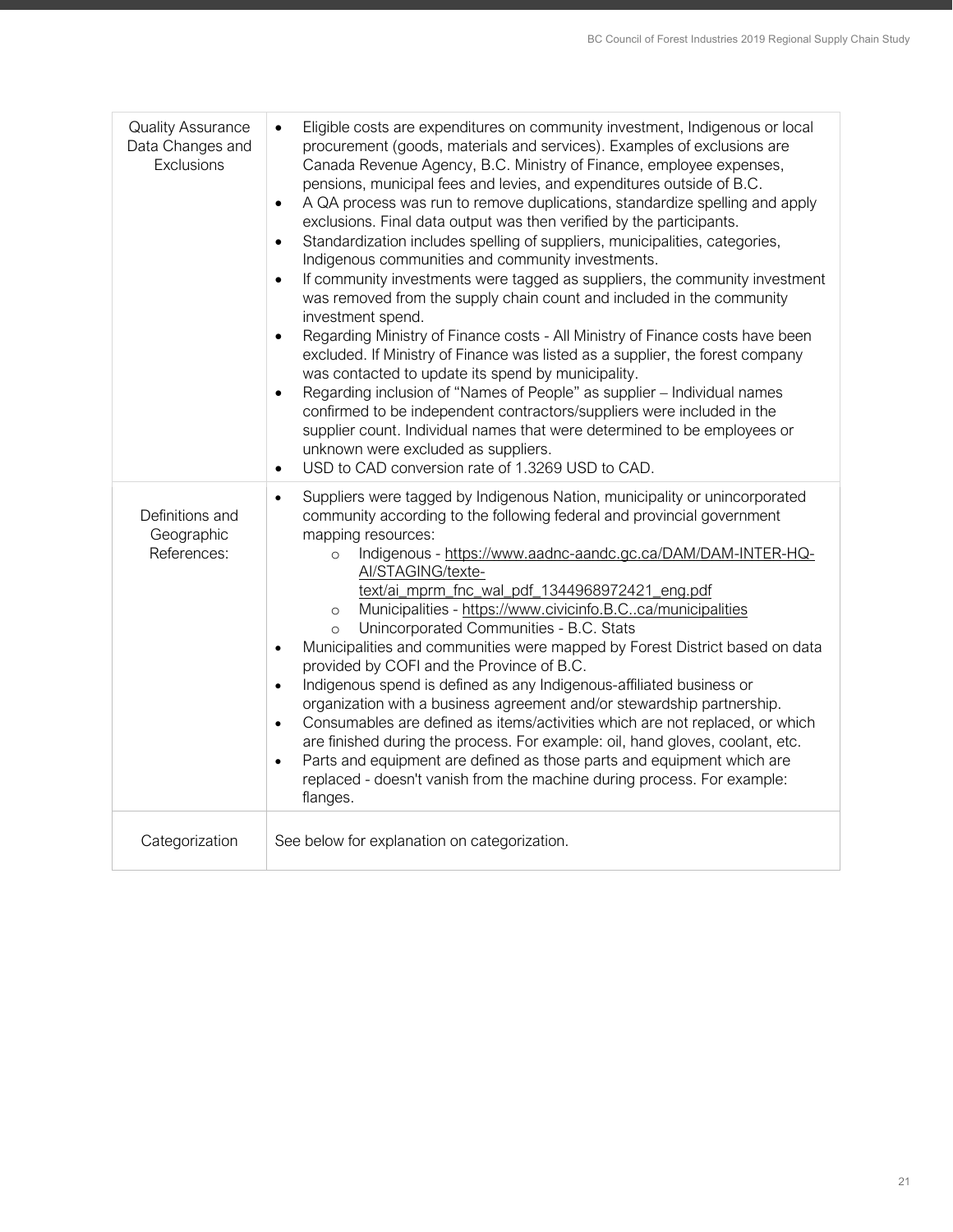| Rounding and<br>Margin of Error       | If supplier count was below 5, the number rounded up to 5; otherwise the value<br>$\bullet$<br>is rounded down to the nearest 10.<br>For illustration:<br>$\Rightarrow$ 5<br>$\overline{1}$<br>$\circ$<br>$0 \t 3 \t -5$<br>$0 \t 9 \t -210$<br>$0 \t 17 \t -20$<br>$24 \rightarrow 20$<br>$\circ$<br>\$ were rounded to the nearest million or where applicable the nearest<br>٠<br>thousand.<br>Margin of error is $\sim$ 5 percent, assuming data submitted by the forest<br>٠<br>companies is correct. Margin of error is applied to reflect possibility of supplier<br>duplicates per 100 reported. |
|---------------------------------------|----------------------------------------------------------------------------------------------------------------------------------------------------------------------------------------------------------------------------------------------------------------------------------------------------------------------------------------------------------------------------------------------------------------------------------------------------------------------------------------------------------------------------------------------------------------------------------------------------------|
| Suppliers by Forest<br>Operation Type | The suppliers were designated to a forest operation based on how each forest<br>company apportioned suppliers to their respective forestry and logging, wood<br>manufacturing and pulp and paper divisions.<br>Unique counts of suppliers are reported by forest operation type.<br>$\bullet$<br>A supplier can work across all three forest operation types and accordingly will<br>$\bullet$<br>be counted as a unique supplier in each.<br>Suppliers by forest operation type does not change the total number of<br>٠<br>suppliers province wide.                                                    |
| Limitations                           | iTOTEM relied on the accuracy of the information provided by participating<br>$\bullet$<br>companies regarding their 2019 supply chain and community investment<br>expenditures in British Columbia.                                                                                                                                                                                                                                                                                                                                                                                                     |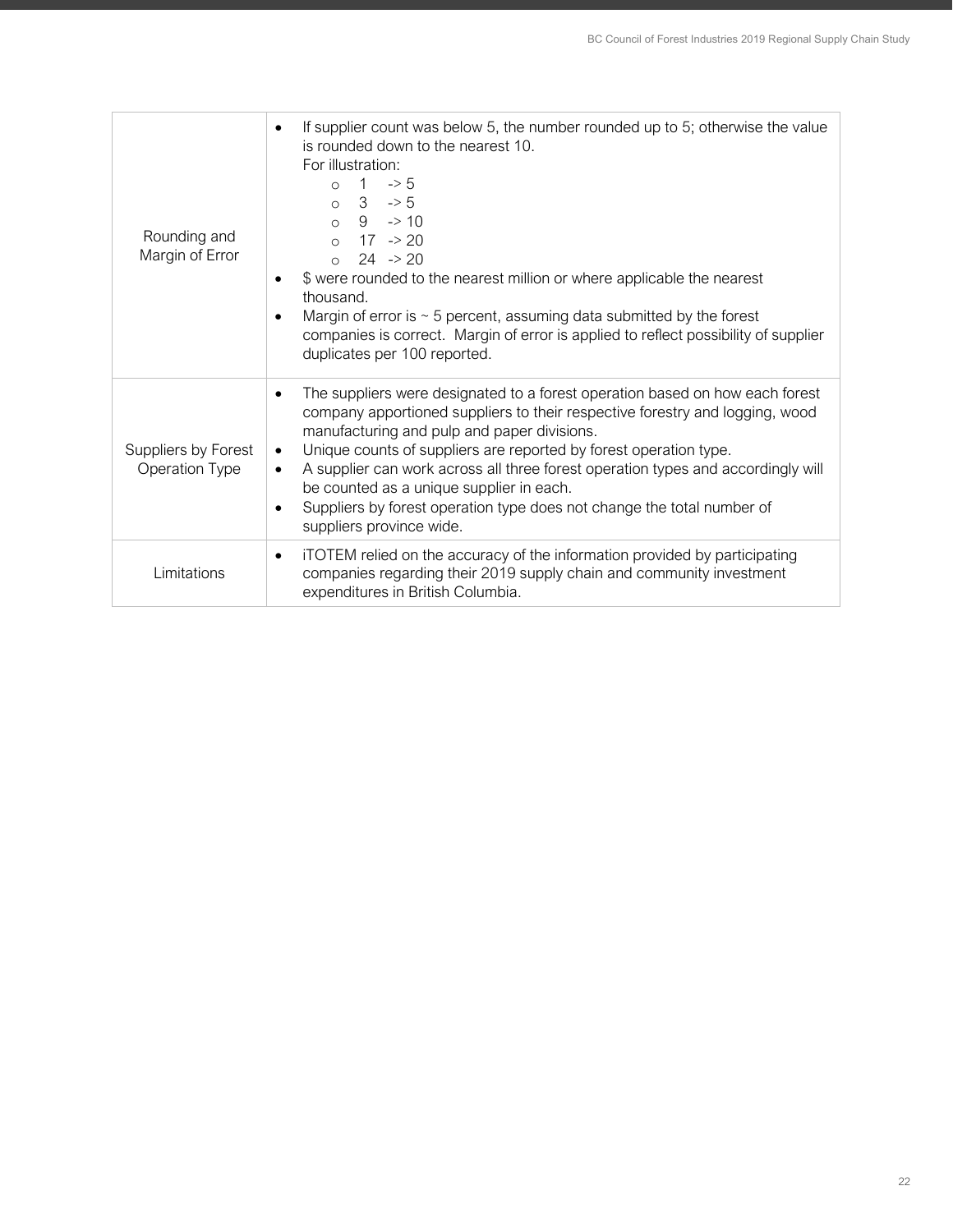# **CATEGORIZATION**

| <b>Standardizing Categories</b>                                                                                                                                           |                                                                    |                        |                          |       |  |
|---------------------------------------------------------------------------------------------------------------------------------------------------------------------------|--------------------------------------------------------------------|------------------------|--------------------------|-------|--|
|                                                                                                                                                                           | Indicator: Categories of Spend                                     |                        |                          |       |  |
| Indicator: Type of materials, products, and<br>services                                                                                                                   | Consulting,<br>Contractors,<br><b>Technical</b><br><b>Services</b> | Parts and<br>Equipment | Consumables<br>and Fibre | Misc. |  |
| Engineering, Environmental & Forest<br>Management Planning, Health, Safety,<br>Training                                                                                   | $\times$                                                           |                        |                          |       |  |
| Cruising, Fire Protection, Harvesting, Road<br>Building, Scaling, Security, Silviculture, Soil<br>Management, Surveying, Waste, Water and<br>Wildlife Management          | X                                                                  |                        |                          |       |  |
| Parts, Equipment/OEM Services                                                                                                                                             |                                                                    | X                      |                          |       |  |
| Hog Fuel, Logs, Log Hauling, Sawdust,<br>Shavings, Storage, Woodchips                                                                                                     |                                                                    |                        | X                        |       |  |
| Accounting, Digital Optimization Solutions,<br>GIS, HR, Insurance, IT, Legal, Marketing,<br><b>Real Estate</b>                                                            | X                                                                  |                        |                          |       |  |
| Freight, Fuels, Ports/Shipping, Rentals, Tires,<br>Transportation, Transportation Maintenance,<br>Travel                                                                  |                                                                    |                        | X                        |       |  |
| Support Services Catering, Chemicals,<br>Coveralls, Furniture, Janitorial, Laundry,<br>Office Supplies, Packaging Pest Control,<br>Septic, Telecommunications & Utilities |                                                                    |                        | X                        |       |  |
| Miscellaneous                                                                                                                                                             |                                                                    |                        |                          | X     |  |
| Total: # of supplier types by community                                                                                                                                   | $\frac{0}{0}$                                                      | $\frac{0}{0}$          | $\%$                     | $\%$  |  |